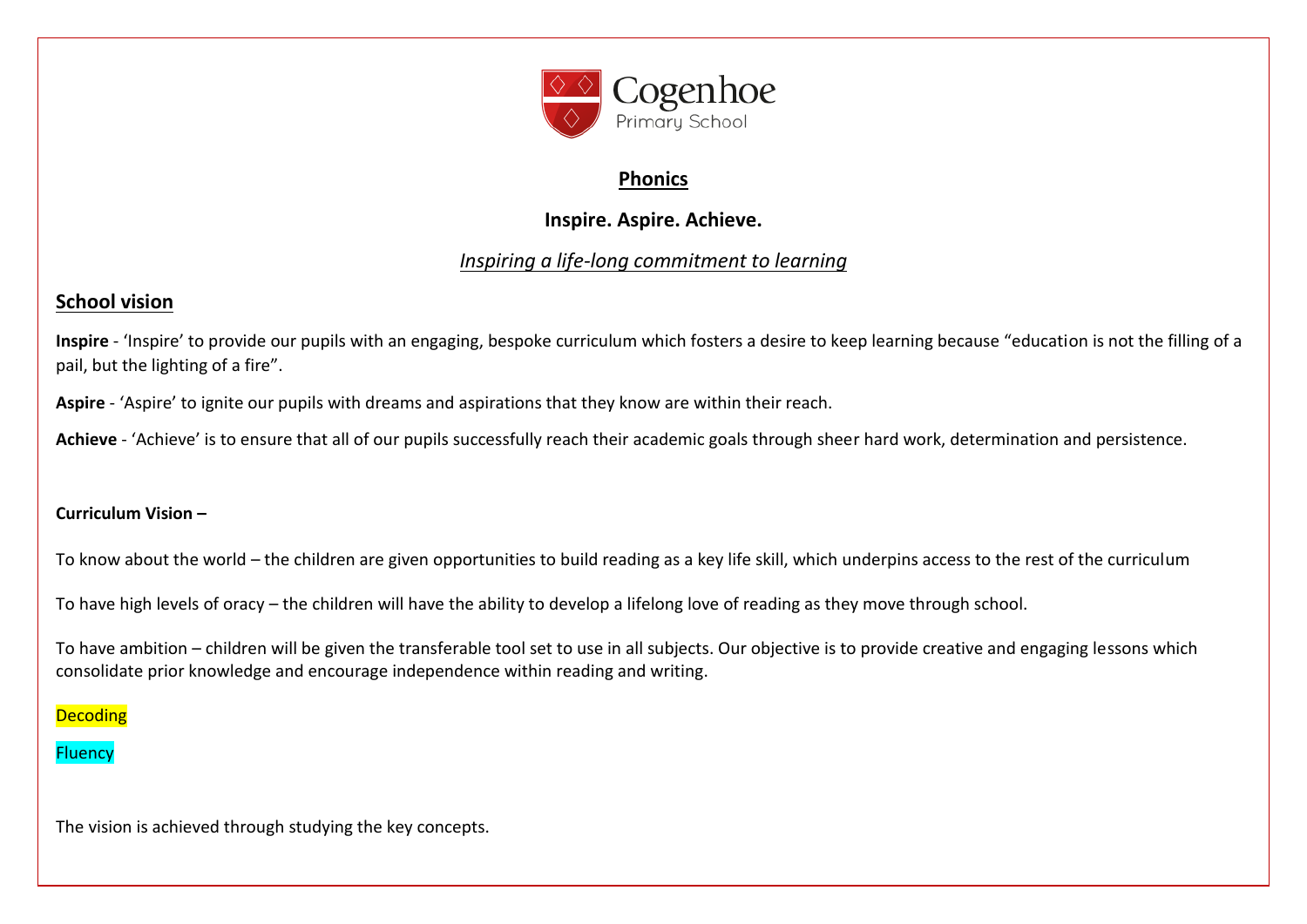#### **Phonics Key Concepts:**

#### **Intent:**

At Cogenhoe Primary school, we know that Phonics is a key skill needed by children to be able to confidently read and write. We aim for children to read words and simple sentences by the time they leave Reception, we also aim for them to become successful, fluent readers by the end of Key Stage 1 and develop a love of reading as they transition through school. The systematic teaching of synthetic phonics, using the Essential Letters and Sounds programme, is a high priority throughout Early Years and Key Stage 1. The children need to learn key phonic knowledge and develop skills in segmenting and blending to complete the phonics check at the end of Year 1 and as part of developing fluency in reading. We also value and encourage pupils to read for enjoyment.

#### **End of year group expectations**

| Phase 1*                                                                                                                                                                                             | Phase 2                                                                                                                                                                                                                                                                                                                                                                                                                           | Phase 3**                                                                                                                                                                                                                                                                                                                                                                          |
|------------------------------------------------------------------------------------------------------------------------------------------------------------------------------------------------------|-----------------------------------------------------------------------------------------------------------------------------------------------------------------------------------------------------------------------------------------------------------------------------------------------------------------------------------------------------------------------------------------------------------------------------------|------------------------------------------------------------------------------------------------------------------------------------------------------------------------------------------------------------------------------------------------------------------------------------------------------------------------------------------------------------------------------------|
| Nurseru/Pre-School<br>Seven aspects:<br>· Environmental sounds<br>· Instrumental sounds<br>• Body percussion<br>• Rhuthm and rhume<br>· Alliteration<br>· Voice sounds<br>• Oral blending            | <b>Reception Autumn 1</b><br>• Oral blending<br>· Sounding out and blending<br>with 23 new grapheme-<br>phoneme correspondences<br>(GPCs)<br>• 12 new harder to read and<br>spell (HRS) words                                                                                                                                                                                                                                     | Reception Autumn 2, Spring 1<br>and Spring 2<br>· Oral blending<br>· Sounding out and blending<br>with 29 new GPCs<br>· 32 new HRS words<br>• Revision of Phase 2                                                                                                                                                                                                                  |
| Phase 4**                                                                                                                                                                                            | Phase 5 including alternatives<br>and lesser-known GPCs                                                                                                                                                                                                                                                                                                                                                                           | <b>Beyond Phase 5</b>                                                                                                                                                                                                                                                                                                                                                              |
| <b>Reception Summer 1</b><br>• Oral blending<br>• No new GPCs<br>. No new HRS words<br>• Word structures - cycc.<br>ccvc, ccvcc, cccvc, cccvcc<br>· Suffixes<br>• Revision of Phase 2 and<br>Phase 3 | <b>Reception Summer 2</b><br>• Introduction to Phase 5 for<br>reading<br>+ 20 new GPCs<br>. 16 new HRS words<br>Year 1 Autumn 1 and 2<br>• Revision of previouslu<br>taught Phase 5 GPCs<br>$\cdot$ 2 new GPCs<br>. 9 new HRS words<br>Year 1 Spring 1 and 2<br>• Alternative spellings for<br>previously taught sounds<br>+ 49 new GPCs<br>· 4 new HRS words<br>• Oral blending<br>• Revision of Phase 2. Phase<br>3 and Phase 4 | Year 1 Summer, Year 2 and Key<br>Stage 2<br>• With ELS, phonics teaching<br>does not stop at the end<br>of Year 1, but continues as<br>children move through the<br>school, with links being<br>made between their GPC<br>knowledge and spelling<br>· Revision of all previously<br>taught GPCs for reading and<br>spelling<br>• Wider reading, spelling and<br>writing curriculum |

#### **Implementation:**

Through the teaching of phonics following the Essential Letters and Sounds Phonics programme, the children are taught the essential skills needed for reading.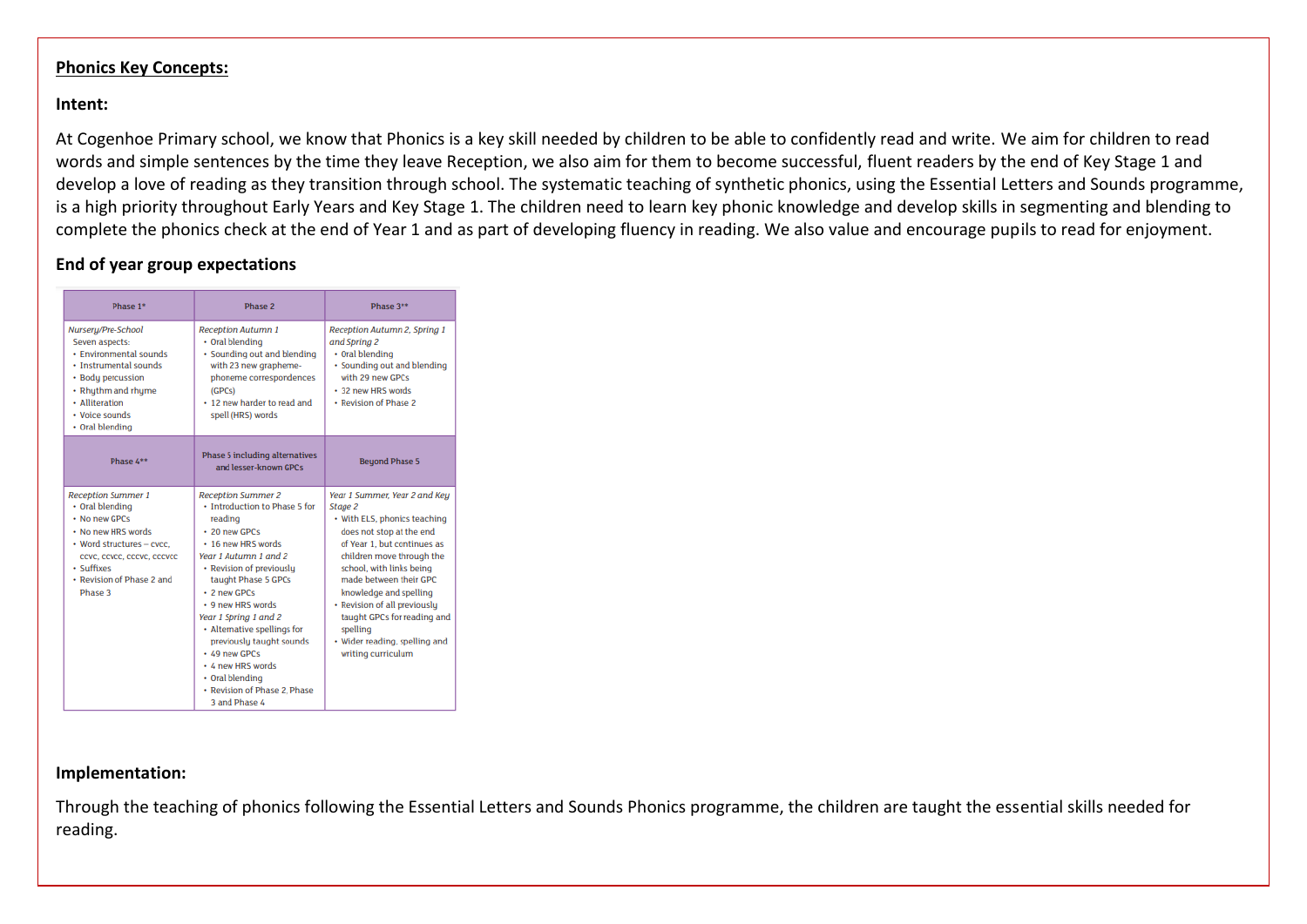Phonics is taught daily to all children in Reception and KS1. Phonics teaching is systematic, engaging and interactive. Each phonics lesson includes the following elements:

- Review review newly taught sounds for the week, previously taught graphemes, and harder to read and spell (HRS) words
- Teach teach a new sound
- Practise reading and writing words
- Apply reading decodable books and writing phrases and sentences
- Review Using grapheme cards, a flipchart and word cards, review all the learning from the lesson

Year 2 also follow daily phonics lessons; these lessons follow a similar structure using the Year 2 Spellings. Extra support is provided to those in Year 2 (and in Year 3 where appropriate) who have not passed phonics screening in Year 1 and interventions are planned for those children.

## **Impact:**

Quality first phonic teaching and high expectations enable our children to become confident, fluent readers and increasingly accurate spellers. Children at Cogenhoe will respond speedily with the correct sound to graphemes for all taught phonemes, and also recognise alternative sounds for graphemes. They will be confident blending sounds in unfamiliar words. Children will read aloud books that are initially consistent with their developing knowledge, progressing to become independent readers. Their secure knowledge of phonics will ensure our children not only hold the keys to the rest of the wider curriculum but also raise self-esteem. At Cogenhoe, we want all pupils to be able to read fluently, with confidence and comprehension in any subject.

## **National Curriculum Threads**

| <b>EYFS</b>                                                                                                                                                                                                                                                                                                                                                                                                                                                                                                                                                                                | <b>KS1 National Curriculum</b>                                                                                                                                                                                                                                                                                                                                                                                                                                                               | <b>KS2 National Curriculum</b>                                                                                                                                                                                                                                                                                                                                                                                          |
|--------------------------------------------------------------------------------------------------------------------------------------------------------------------------------------------------------------------------------------------------------------------------------------------------------------------------------------------------------------------------------------------------------------------------------------------------------------------------------------------------------------------------------------------------------------------------------------------|----------------------------------------------------------------------------------------------------------------------------------------------------------------------------------------------------------------------------------------------------------------------------------------------------------------------------------------------------------------------------------------------------------------------------------------------------------------------------------------------|-------------------------------------------------------------------------------------------------------------------------------------------------------------------------------------------------------------------------------------------------------------------------------------------------------------------------------------------------------------------------------------------------------------------------|
| Say a sound for each letter in the<br>$\overline{\phantom{a}}$<br>alphabet and at least ten digraphs.<br>Read words consistent with their phonic<br>$\blacksquare$<br>knowledge by sound-blending.<br>Read aloud simple sentences and books<br>$\blacksquare$<br>that are consistent with their phonic<br>knowledge, including some common<br>exception words.<br>Write recognizable letters, most of which<br>$\overline{\phantom{a}}$<br>are correctly formed.<br>Spell words by identifying sounds in them<br>$\blacksquare$<br>and representing the sounds with a letter<br>or letters | Year 1:<br>Apply phonic knowledge and skills as the<br>route to decode words.<br>Respond speedily with the correct sound<br>to graphemes (letters or groups of<br>letters) for all 40+ phonemes, including,<br>where applicable, alternative sounds for<br>graphemes.<br>Read accurately by blending sounds in<br>$\sim$<br>unfamiliar words containing GPCs that<br>have been taught.<br>Read common exception words, noting<br>$\overline{\phantom{0}}$<br>unusual correspondences between | LKS <sub>2</sub><br>Apply their growing knowledge of root<br>$\bullet$<br>words, prefixes and suffixes (etymology<br>and morphology) as listed in - see English<br>appendix $1$ , both to read aloud and to<br>understand the meaning of new words<br>they meet<br>read further exception words, noting the<br>$\bullet$<br>unusual correspondences between<br>spelling and sound, and where these<br>occur in the word |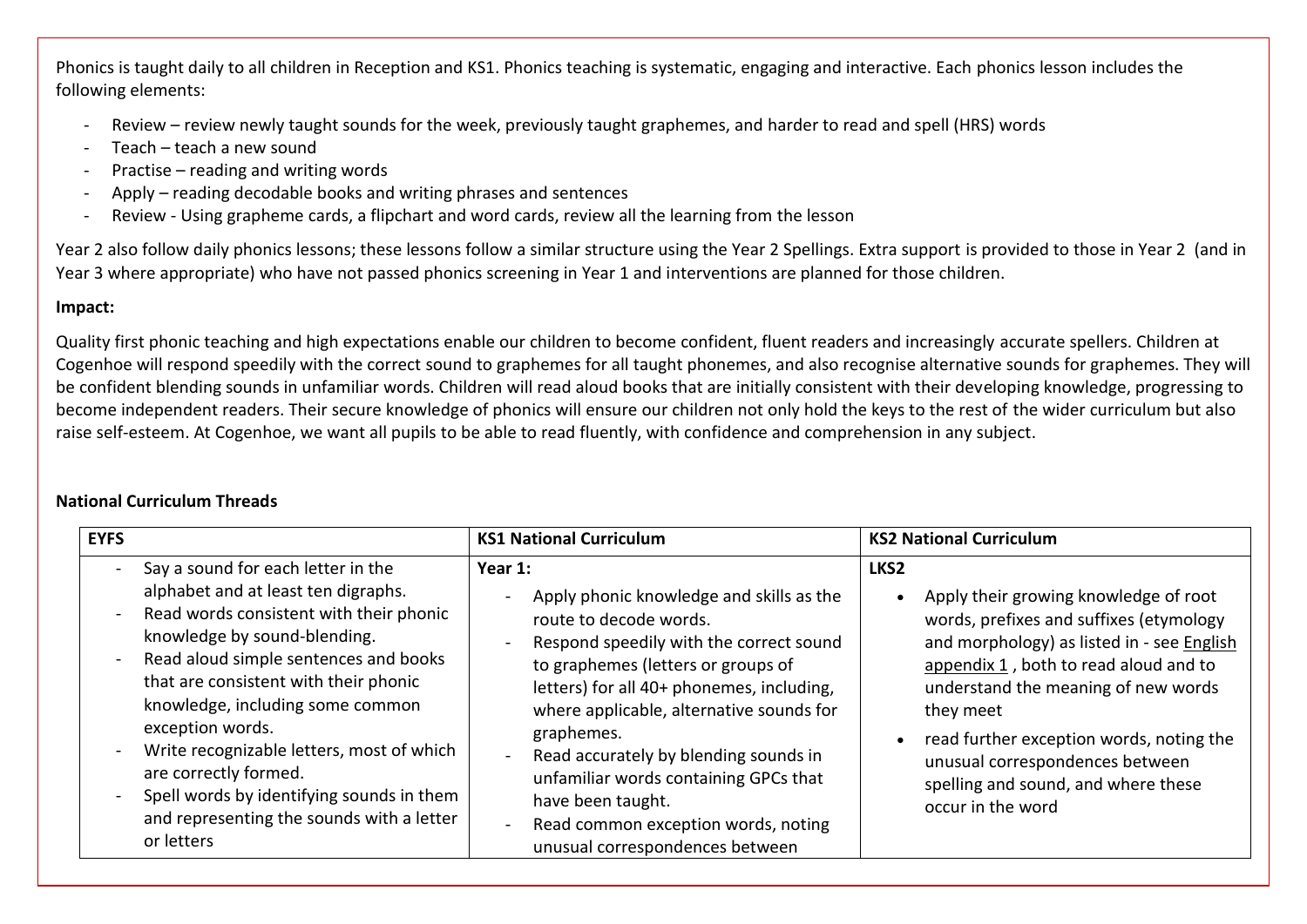- Write simple captions and sentences that can be read by others.
- Express their ideas and feelings about their experiences using full sentences, including use of past, present and future tenses and making use of conjunctions, with modelling and support from their teacher.
- Use and understand recently introduced vocabulary during discussions about stories, non-fiction, rhymes and poems and during role-play.

spelling and sound and where these occur in the word.

- Read words containing taught GPCs and s, –es, –ing, –ed, –er and –est endings.
- Read other words of more than one syllable that contain taught GPCs
- Read words with contractions (for example, I'm, I'll, we'll) and understand that the apostrophe represents the omitted letter(s).
- Read books aloud, accurately, that are consistent with their developing phonic knowledge and that do not require them to use other strategies to work out words.
- Re-read these books to build up their fluency and confidence in word reading.

### **Year 2:**

- Continue to apply phonic knowledge and skills as the route to decode words until automatic decoding has become embedded and reading is fluent
- Read accurately by blending the sounds in words that contain the graphemes taught so far, especially recognising alternative sounds for graphemes
- Read accurately words of two or more syllables that contain the same graphemes as above
- Read words containing common suffixes
- Read further common exception words, noting unusual correspondences between
- use further prefixes and suffixes and understand how to add them see [English appendix 1](https://www.gov.uk/government/uploads/system/uploads/attachment_data/file/239784/English_Appendix_1_-_Spelling.pdf)
- spell further homophones
- spell words that are often misspelt see [English appendix 1](https://www.gov.uk/government/uploads/system/uploads/attachment_data/file/239784/English_Appendix_1_-_Spelling.pdf)
- place the possessive apostrophe accurately in words with regular plurals [for example, girls', boys'] and in words with irregular plurals [for example, children's]
- use the first 2 or 3 letters of a word to check its spelling in a dictionary
- write from memory simple sentences, dictated by the teacher, that include words and punctuation taught so far

## **UKS2:**

- apply their growing knowledge of root words, prefixes and suffixes (morphology and etymology), as listed in [English](https://www.gov.uk/government/uploads/system/uploads/attachment_data/file/239784/English_Appendix_1_-_Spelling.pdf)  [appendix 1,](https://www.gov.uk/government/uploads/system/uploads/attachment_data/file/239784/English_Appendix_1_-_Spelling.pdf) both to read aloud and to understand the meaning of new words that they meet
- use further prefixes and suffixes and understand the guidance for adding them
- spell some words with 'silent' letters [for example, knight, psalm, solemn]
- continue to distinguish between homophones and other words which are often confused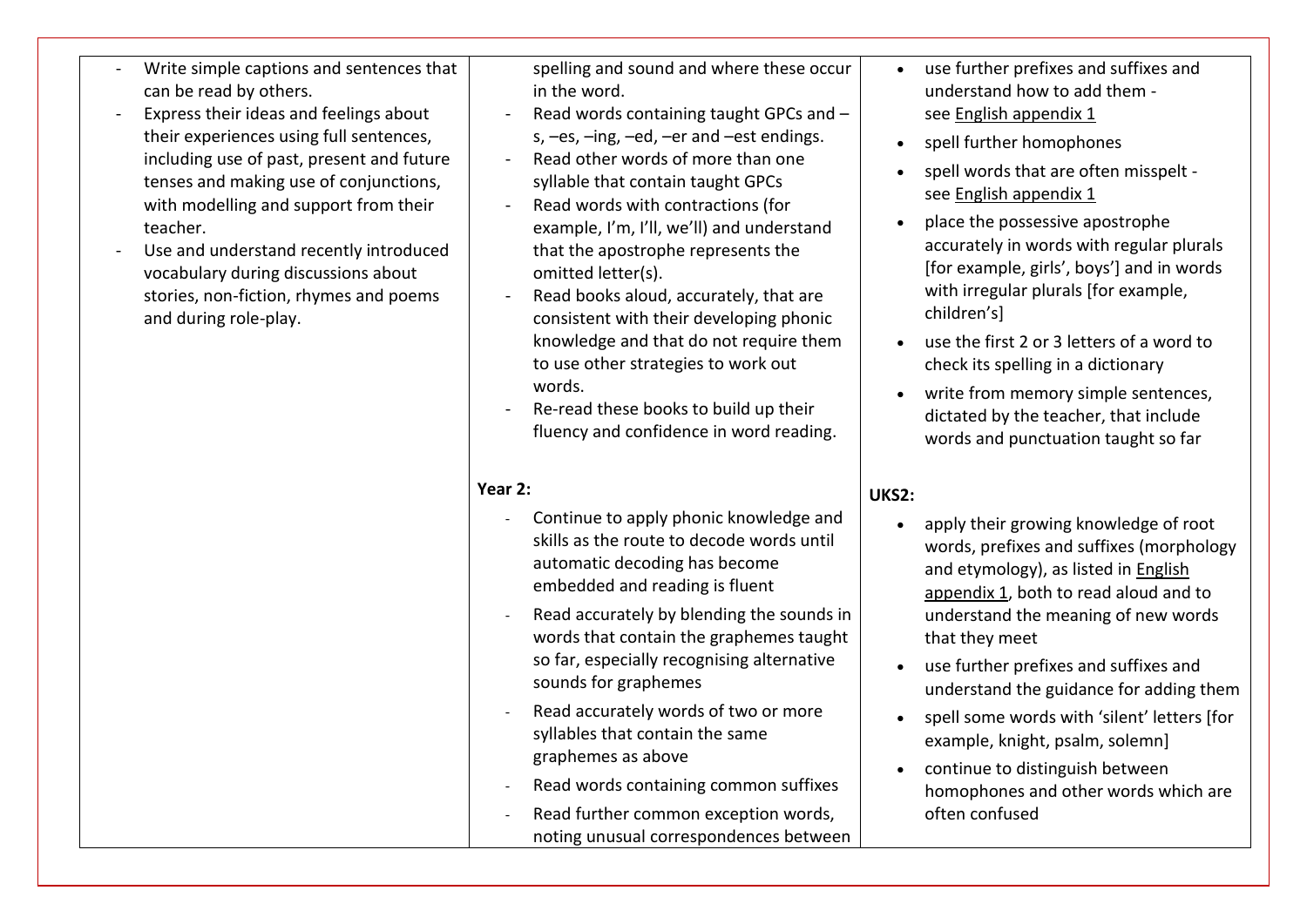| spelling and sound and where these occur<br>in the word<br>Read most words quickly and accurately,<br>without overt sounding and blending,<br>when they have been frequently<br>encountered<br>Read aloud books closely matched to<br>their improving phonic knowledge,<br>sounding out unfamiliar words accurately,<br>automatically and without undue<br>hesitation<br>Reread these books to build up their<br>fluency and confidence in word reading<br>Spell by: | use knowledge of morphology and<br>$\bullet$<br>etymology in spelling and understand<br>that the spelling of some words needs to<br>be learnt specifically, as listed in English<br>appendix 1<br>use dictionaries to check the spelling and<br>meaning of words<br>use the first 3 or 4 letters of a word to<br>check spelling, meaning or both of these<br>in a dictionary<br>use a thesaurus |
|----------------------------------------------------------------------------------------------------------------------------------------------------------------------------------------------------------------------------------------------------------------------------------------------------------------------------------------------------------------------------------------------------------------------------------------------------------------------|-------------------------------------------------------------------------------------------------------------------------------------------------------------------------------------------------------------------------------------------------------------------------------------------------------------------------------------------------------------------------------------------------|
| segmenting spoken words into<br>phonemes and representing these<br>by graphemes, spelling many<br>correctly                                                                                                                                                                                                                                                                                                                                                          |                                                                                                                                                                                                                                                                                                                                                                                                 |
| learning new ways of spelling<br>phonemes for which 1 or more<br>spellings are already known, and<br>learn some words with each<br>spelling, including a few common<br>homophones                                                                                                                                                                                                                                                                                    |                                                                                                                                                                                                                                                                                                                                                                                                 |
| learning to spell common<br>exception words                                                                                                                                                                                                                                                                                                                                                                                                                          |                                                                                                                                                                                                                                                                                                                                                                                                 |
| learning to spell more words with<br>contracted forms                                                                                                                                                                                                                                                                                                                                                                                                                |                                                                                                                                                                                                                                                                                                                                                                                                 |
| learning the possessive<br>apostrophe (singular) [for<br>example, the girl's book]                                                                                                                                                                                                                                                                                                                                                                                   |                                                                                                                                                                                                                                                                                                                                                                                                 |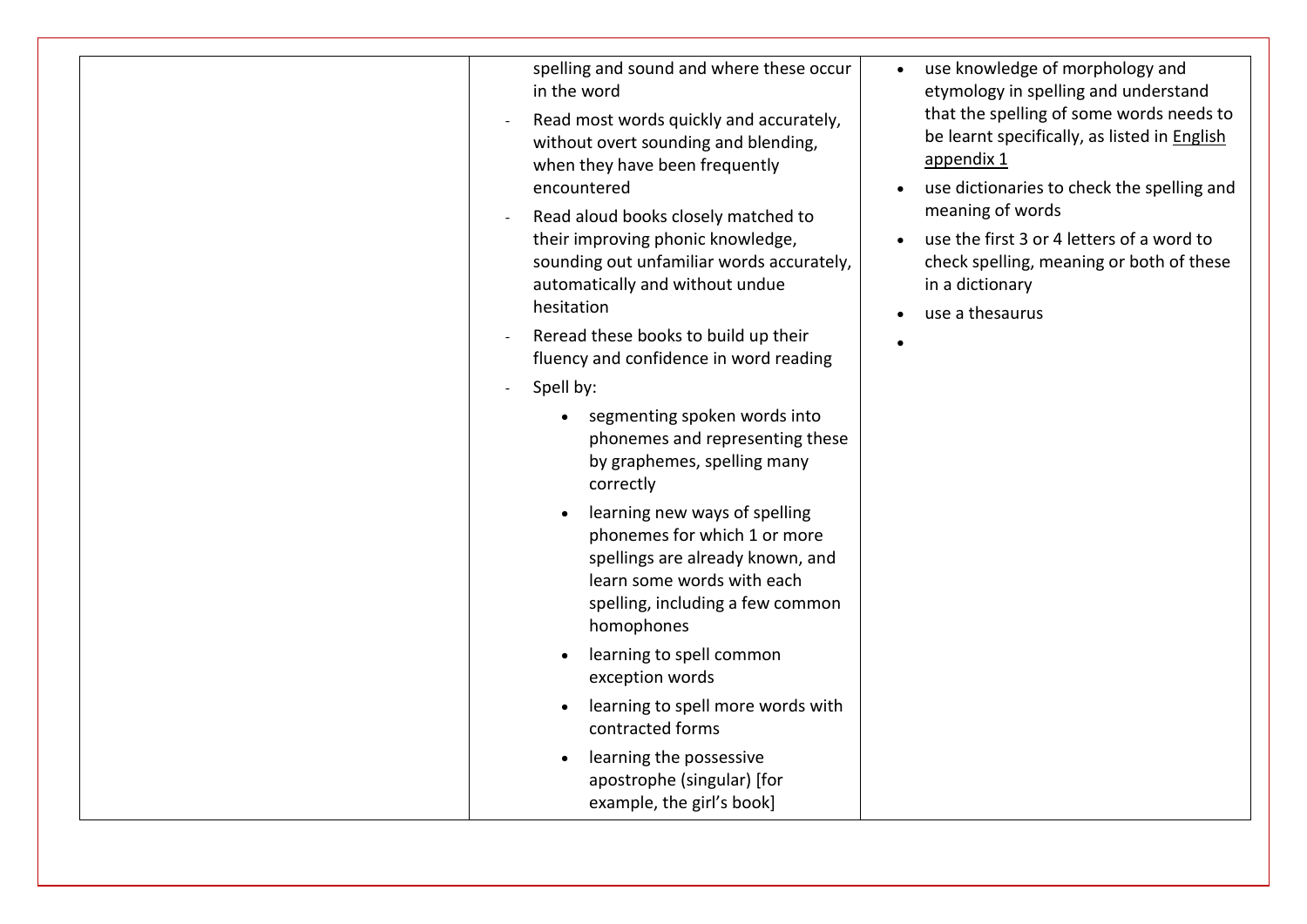|                                                                                                                                        | distinguishing between<br>homophones and near-<br>homophones                                                                                                                            |
|----------------------------------------------------------------------------------------------------------------------------------------|-----------------------------------------------------------------------------------------------------------------------------------------------------------------------------------------|
|                                                                                                                                        | add suffixes to spell longer words<br>$\overline{\phantom{a}}$<br>including -ment, -ness, -ful, -less, -ly                                                                              |
|                                                                                                                                        | apply spelling rules and guidance                                                                                                                                                       |
|                                                                                                                                        | write from memory simple sentences<br>$\overline{\phantom{a}}$<br>dictated by the teacher that include<br>words using the GPCs, common exception<br>words and punctuation taught so far |
| <b>Vocabulary:</b><br>Blend, consonant, decoding, diagraph,<br>grapheme, phoneme, segment, split diagraph,<br>trigraph, vowel diagraph | <b>Vocabulary:</b><br>Two-syllables, alternative spelling, alternative<br>pronunciation, vowel, consonant, verb, present<br>tense, past tense, suffix, root                             |

**Long term plan**

**Pre-school Teaching Overview**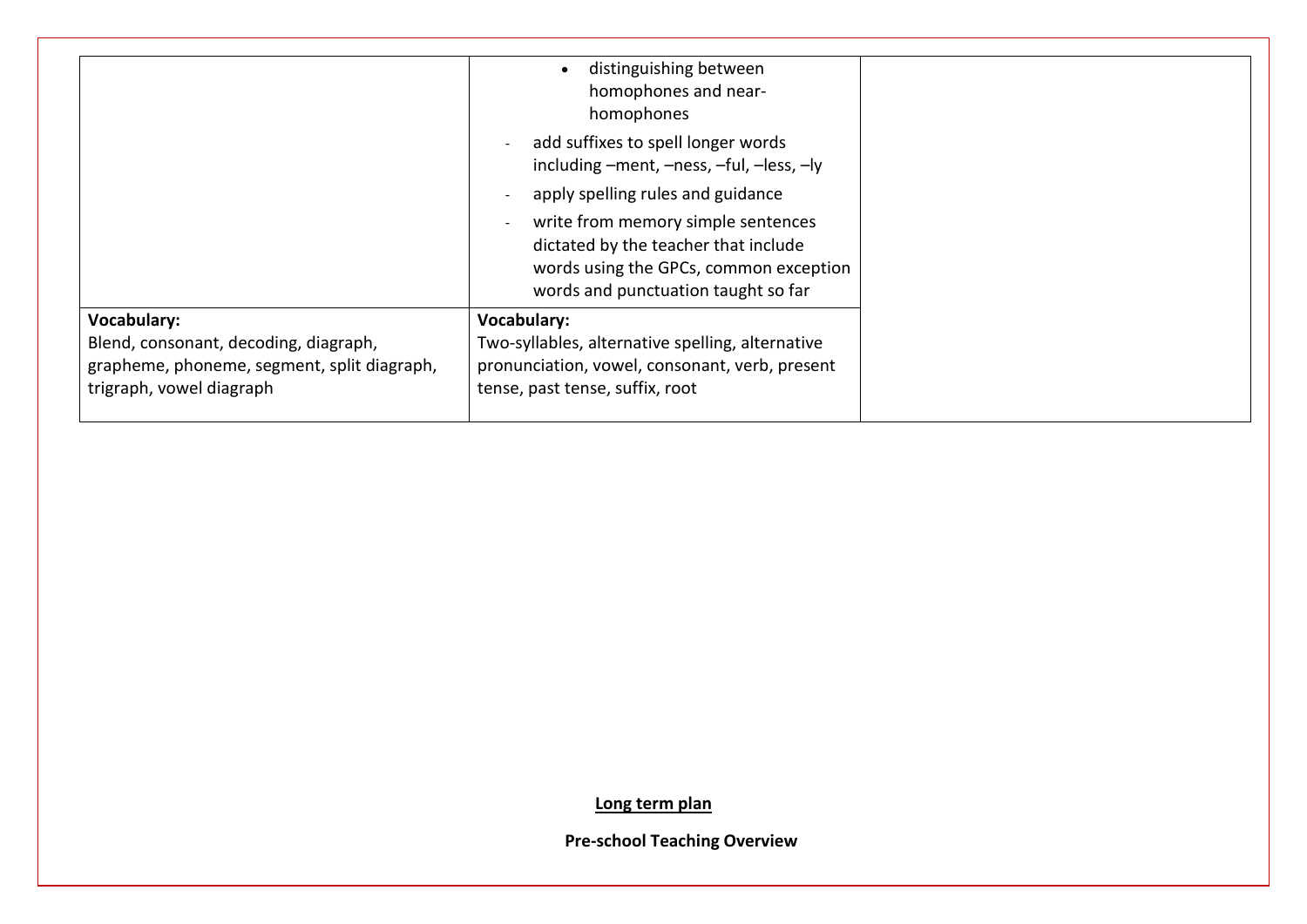*Children will be following this plan however it is flexible, dependent on the intake that year.*

*The phase and set of Letters & Sounds Project X books to relate to sound*

| Term 1                                         | Term 2                                             | Term <sub>3</sub>                                 |
|------------------------------------------------|----------------------------------------------------|---------------------------------------------------|
| To be covered:                                 | To be covered:                                     | To be covered:                                    |
| Aspect 1<br>Environmental<br>sounds            | Aspect 5<br>Alteration<br>Aspect 6                 | Aspect 7<br>Oral blending &<br>segmenting phase 2 |
| Aspect 2<br>Instrumental<br>sounds<br>Aspect 3 | Voice sounds<br>Phase 2<br>ne sound a week         | Ph <sub>2</sub> S <sub>1</sub> -5                 |
| Body percussion<br>Aspect 4<br>Rhythm & rhyme  | <b>Ph1 S1</b><br>Ph <sub>2</sub> S <sub>1</sub> -5 |                                                   |
| <b>Ph1 S1</b>                                  |                                                    |                                                   |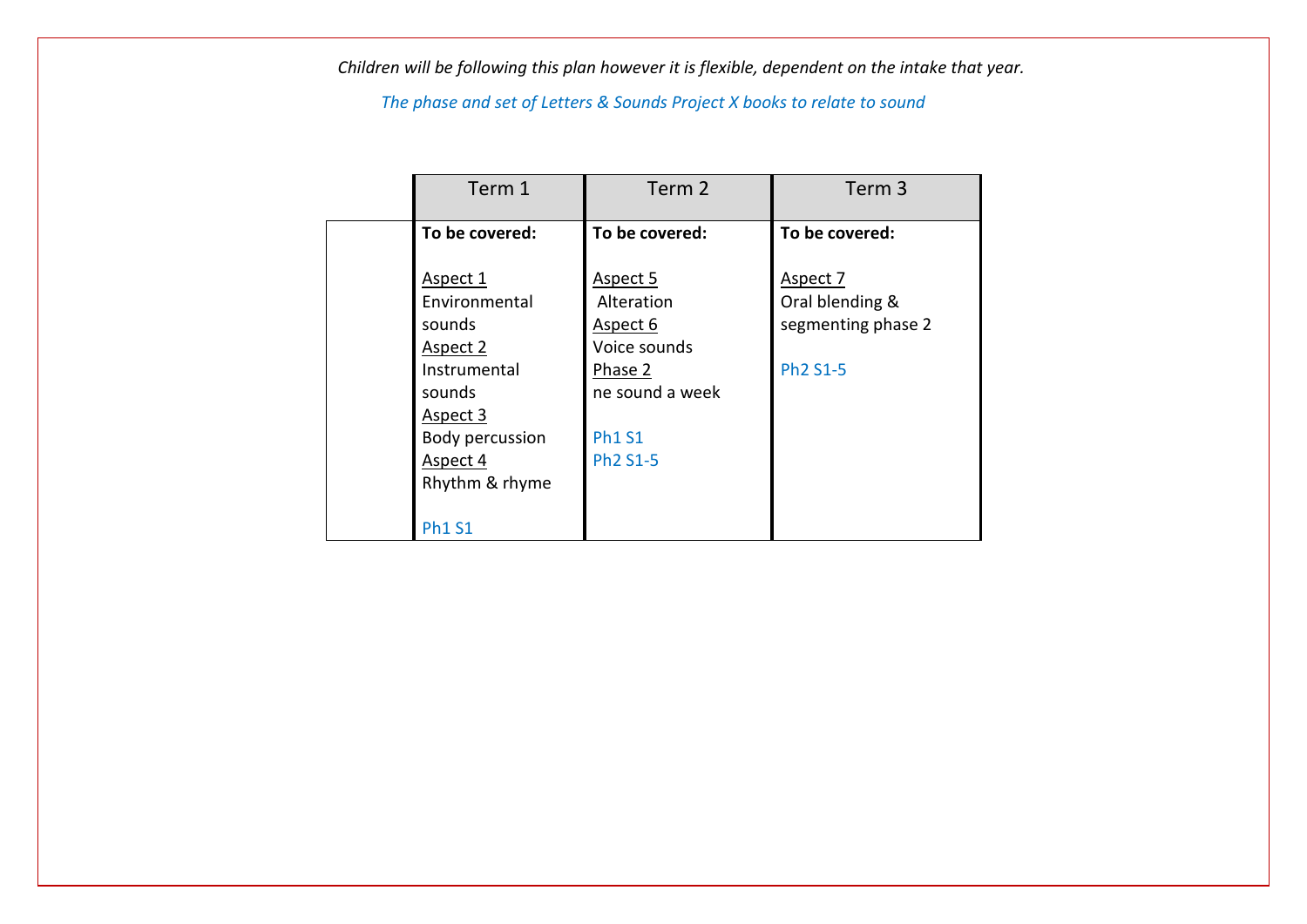# **ELS Term-by-term Progression**

| <b>Reception Autumn 1: Phase 2</b>   |                                               |                                       |                                                      |                                              |                                                                                    |
|--------------------------------------|-----------------------------------------------|---------------------------------------|------------------------------------------------------|----------------------------------------------|------------------------------------------------------------------------------------|
| Week 1                               | Week 2                                        | Week 3                                | Week 4                                               | Week 5                                       | Week 6                                                                             |
| ISI «S»<br>fail sax<br>限セ<br>/p/ «p» | Af six<br>And sme.<br>/m/ <m><br/>/d/ «d»</m> | lgl «g»<br>$101$ $-0$<br>fel sex skis | /k/ «ck»<br>fel sex<br>Auf sur-<br><b>Arl series</b> | ISI «SS»<br>Assess and<br>review week<br>RAI | thi she<br>/b/ <br<br><b>#Fails aff&gt;</b><br/><math>AU</math> site site.</br<br> |
|                                      | I. the, no                                    | put, of, is                           | to, go, into                                         | pull                                         | as, his                                                                            |

| <b>Reception Autumn 2: Phase 3</b>                       |                                                      |                                                                                                                                                                                                                                                                                                                       |                                                             |                                                                      |                                                                                                     |                   |
|----------------------------------------------------------|------------------------------------------------------|-----------------------------------------------------------------------------------------------------------------------------------------------------------------------------------------------------------------------------------------------------------------------------------------------------------------------|-------------------------------------------------------------|----------------------------------------------------------------------|-----------------------------------------------------------------------------------------------------|-------------------|
| Week 1                                                   | Week 6                                               |                                                                                                                                                                                                                                                                                                                       |                                                             |                                                                      |                                                                                                     |                   |
| 市中<br><b>I'vil</b> some<br><b>Paul House</b><br>fkst «x» | Auf «u»<br>$121 - 22 = 22$<br>/kw/ «qu»<br>teht «ch» | /sh/ «sh»<br>Ah/ <th><br/>(voiced and<br/>unvoiced)<br/>/nq/ <nq><br/>mk/ «nk»</nq></th> <th>/ai/ <ai><br/>leel sees.<br/>/igh/ -tigh&gt;<br/>/oa/ <oa></oa></ai></th> <th>-es (where<br/>there is no<br/>change to the<br/>root word)<br/>Assess and<br/>review week<br/><b>R.2</b></th> <th>Review week<br/>R3</th> | <br>(voiced and<br>unvoiced)<br>/nq/ <nq><br/>mk/ «nk»</nq> | /ai/ <ai><br/>leel sees.<br/>/igh/ -tigh&gt;<br/>/oa/ <oa></oa></ai> | -es (where<br>there is no<br>change to the<br>root word)<br>Assess and<br>review week<br><b>R.2</b> | Review week<br>R3 |
| he, she, buses                                           | we, me, be                                           | push                                                                                                                                                                                                                                                                                                                  | was, her                                                    |                                                                      | my, you                                                                                             |                   |

| Reception Spring 1: Phase 3-4*                   |                                                            |                                                      |                                       |                                  |                          |
|--------------------------------------------------|------------------------------------------------------------|------------------------------------------------------|---------------------------------------|----------------------------------|--------------------------|
| Week 1                                           | Week 2                                                     | Week 3                                               | Week 4                                | Week 5                           | Week 6                   |
| <b>Review week</b><br>R-4<br>lool soor<br>(book) | Jar/ sar»<br>Air/ sur><br>roor loot<br>(food)<br>/or/ +or> | lowl sow><br>foll sole<br>lear/ «ear»<br>fair/ «air» | /ure/ «ure»<br>ferf ser»<br>loal «ow» | Assess and<br>review week<br>RS. | <b>Review week</b><br>R6 |
|                                                  | they, all, are                                             |                                                      | ball, tall                            | when, what                       |                          |

\* Phase 3 of ELS covers more than just the Phase 3 graphemes - we introduce some challenge from Phase 4 (in the form of adjacent consonants) alongside the Phase 3 teaching to extend children's sounding out and blending skills.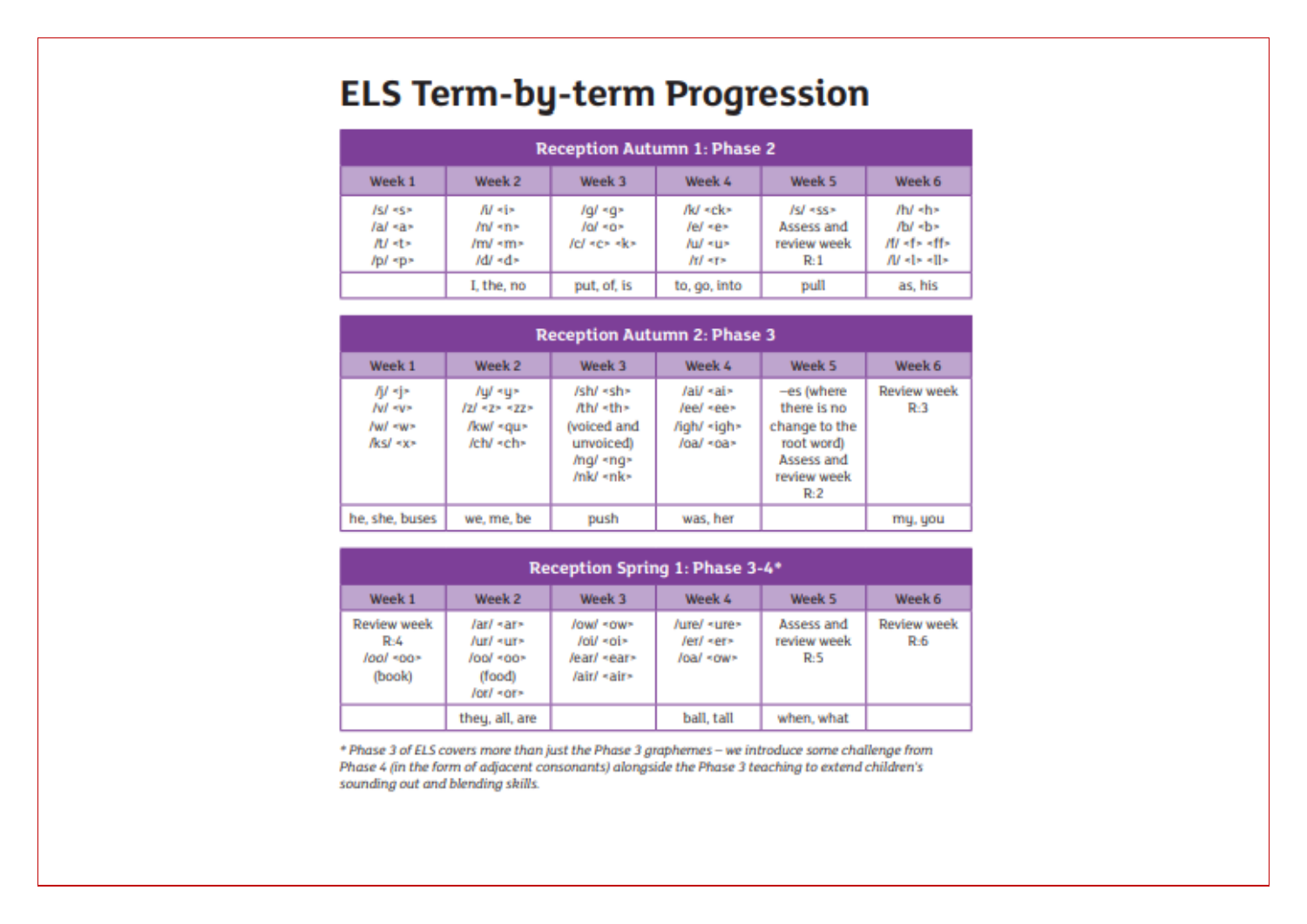| Reception Spring 2: Phase 3-4 |                    |                      |                     |                                   |                     |
|-------------------------------|--------------------|----------------------|---------------------|-----------------------------------|---------------------|
| Week 1                        | Week 2             | Week 3               | Week 4              | Week 5                            | Week 6              |
| Review week<br>RU7            | Review week<br>R.S | Review week<br>R.9   | Review week<br>R:10 | Assess and<br>review week<br>R-11 | Review week<br>Rd 2 |
| said, so, have                | were, out, like    | some, come,<br>there | little, one, do     | children, love                    |                     |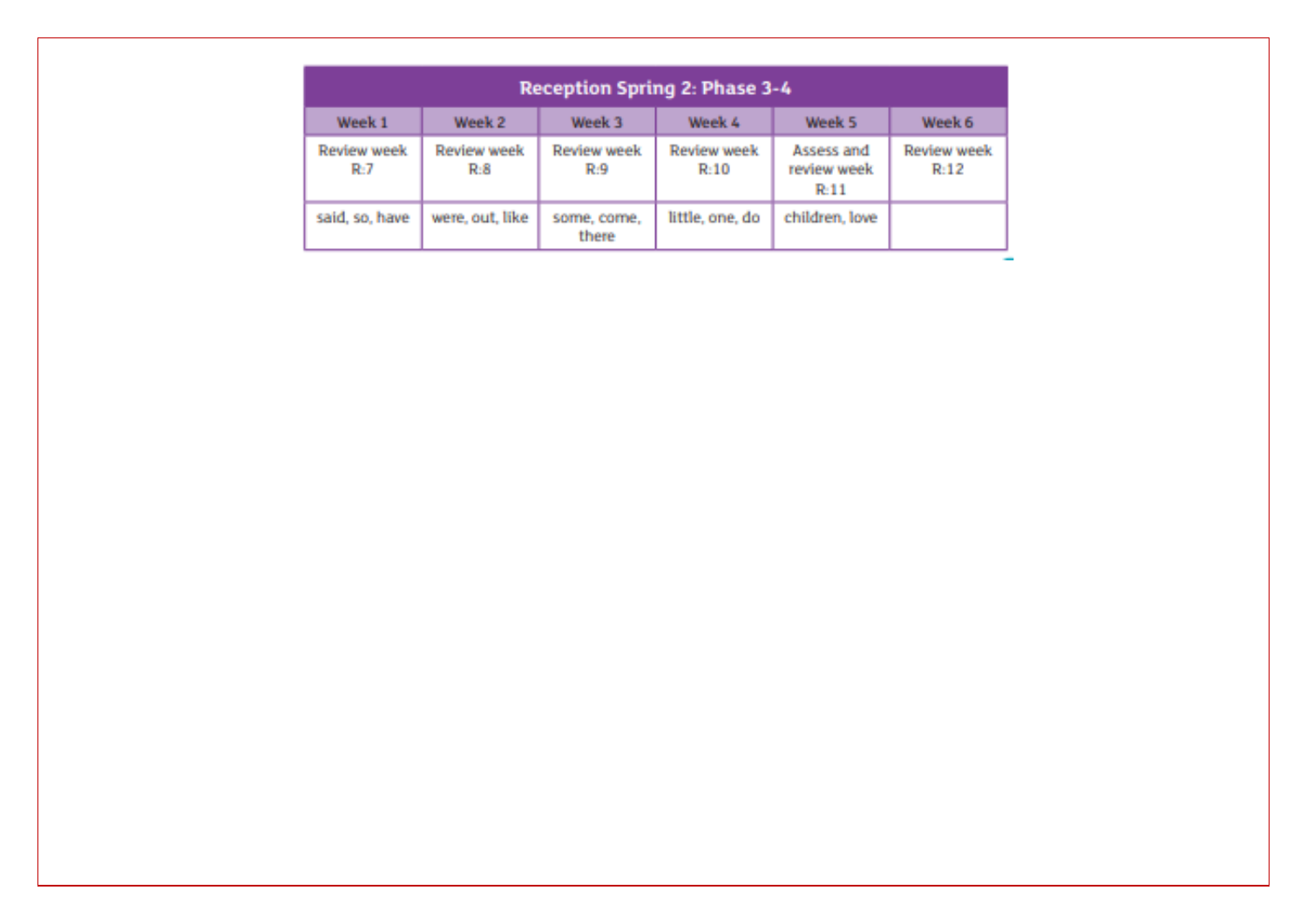| <b>Reception Summer 1: Phase 4</b> |                              |                                |                           |                                   |                                |
|------------------------------------|------------------------------|--------------------------------|---------------------------|-----------------------------------|--------------------------------|
| Week 1                             | Week 2                       | Week 3                         | Week 4                    | Week 5                            | Week 6                         |
| Phase 4:1<br>CVCC<br>-ed /ed/      | Phase 4:2<br>CCVC<br>-ed /t/ | Phase 4:3<br>CCVCC<br>$-ed/dl$ | Phase 4:4<br><b>CCCVC</b> | Assess and<br>review week<br>R:13 | Phase 4:5<br>CCCVCC<br>-er-est |

| <b>Reception Summer 2: Phase 5 introduction</b>                                        |                                                                                           |                                                                                   |                                                       |                                   |                                                                                                                 |
|----------------------------------------------------------------------------------------|-------------------------------------------------------------------------------------------|-----------------------------------------------------------------------------------|-------------------------------------------------------|-----------------------------------|-----------------------------------------------------------------------------------------------------------------|
| Week 1                                                                                 | Week 2                                                                                    | Week 3                                                                            | Week 4                                                | Week 5                            | Week 6                                                                                                          |
| /ai/ <au><br/>/ow/ <ou><br/>/igh/ -ie&gt;<br/>leel kear<br/><math>-1e</math></ou></au> | roil *ou*<br>Jur/ <ir><br/><math>I(u)</math>oo<math>I</math> «ue»<br/>/or/ <aw></aw></ir> | /w/ <wh><br/><math>M \sim ph</math><br/>/(u)oo/ <ew><br/>/oa/ <oe></oe></ew></wh> | $for f$ «au»<br>/ee/ «eu»<br>/ai/ «a-e»<br>leel «e-e» | Assess and<br>review week<br>R:14 | /igh/ -i-e><br>/oa/ <o-e><br/><math>I(u)</math>oo/ <math>\prec u</math>-e&gt;<br/><math>ISI \leq C</math></o-e> |
| oh, their                                                                              | people, Mr.<br>Mrs                                                                        | your, ask.<br>should                                                              | would, could,<br>asked                                | house, mouse,<br>water            | want, very                                                                                                      |

|                                   | Year 1 Autumn 1: Phase 5   |                                                                                     |                                                                               |                                   |                                                                                             |
|-----------------------------------|----------------------------|-------------------------------------------------------------------------------------|-------------------------------------------------------------------------------|-----------------------------------|---------------------------------------------------------------------------------------------|
| Week 1                            | Week 2                     | Week 3                                                                              | Week 4                                                                        | Week 5                            | Week 6                                                                                      |
| Assess and<br>review week<br>Y1:1 | <b>Review week</b><br>Y1:2 | Revise:<br>/ai/ <au><br/>/ow/ <ou><br/>high/ <ie><br/>/ee/ <ea></ea></ie></ou></au> | Revise:<br>/oi/ *ou><br>$I$ ur/ $\prec$ ir»<br>/(y)oo/ «ue»<br>/or/ <aw></aw> | Assess and<br>review week<br>Y1:3 | Revise:<br>$Iwd$ <wh><br/><math>M</math> -ph-<br/>/(y)oo/ <ew><br/>/oa/ <oe></oe></ew></wh> |

| Year 1 Autumn 2: Phase 5                                                                      |                                                                                                                                           |                                                                                                                                   |                            |                                   |                            |
|-----------------------------------------------------------------------------------------------|-------------------------------------------------------------------------------------------------------------------------------------------|-----------------------------------------------------------------------------------------------------------------------------------|----------------------------|-----------------------------------|----------------------------|
| Week 1                                                                                        | Week 2                                                                                                                                    | Week 3                                                                                                                            | Week 4                     | Week 5                            | Week 6                     |
| Revise:<br>$/$ or $/$ $\prec$ au $\sim$<br>/ee/ <ey><br/>/ai/ <a-e><br/>leel «e-e»</a-e></ey> | Revise:<br>/igh/ <i-e><br/>/oa/ <o-e><br/><math>I(u)</math>oo/ <math>\leq u</math>-e&gt;<br/><math>1st</math> <math>se</math></o-e></i-e> | /ee/ <u><br/><math>/</math>or<math>/</math> <math>\prec</math>al<math>\succ</math><br/>(walk)<br/><b>Review week</b><br/>Y1:4</u> | <b>Review week</b><br>Y1:5 | Assess and<br>review week<br>Y1:6 | <b>Review week</b><br>Y1:7 |
| please, once                                                                                  | any, many,<br>again                                                                                                                       | who, whole                                                                                                                        | where, two                 |                                   |                            |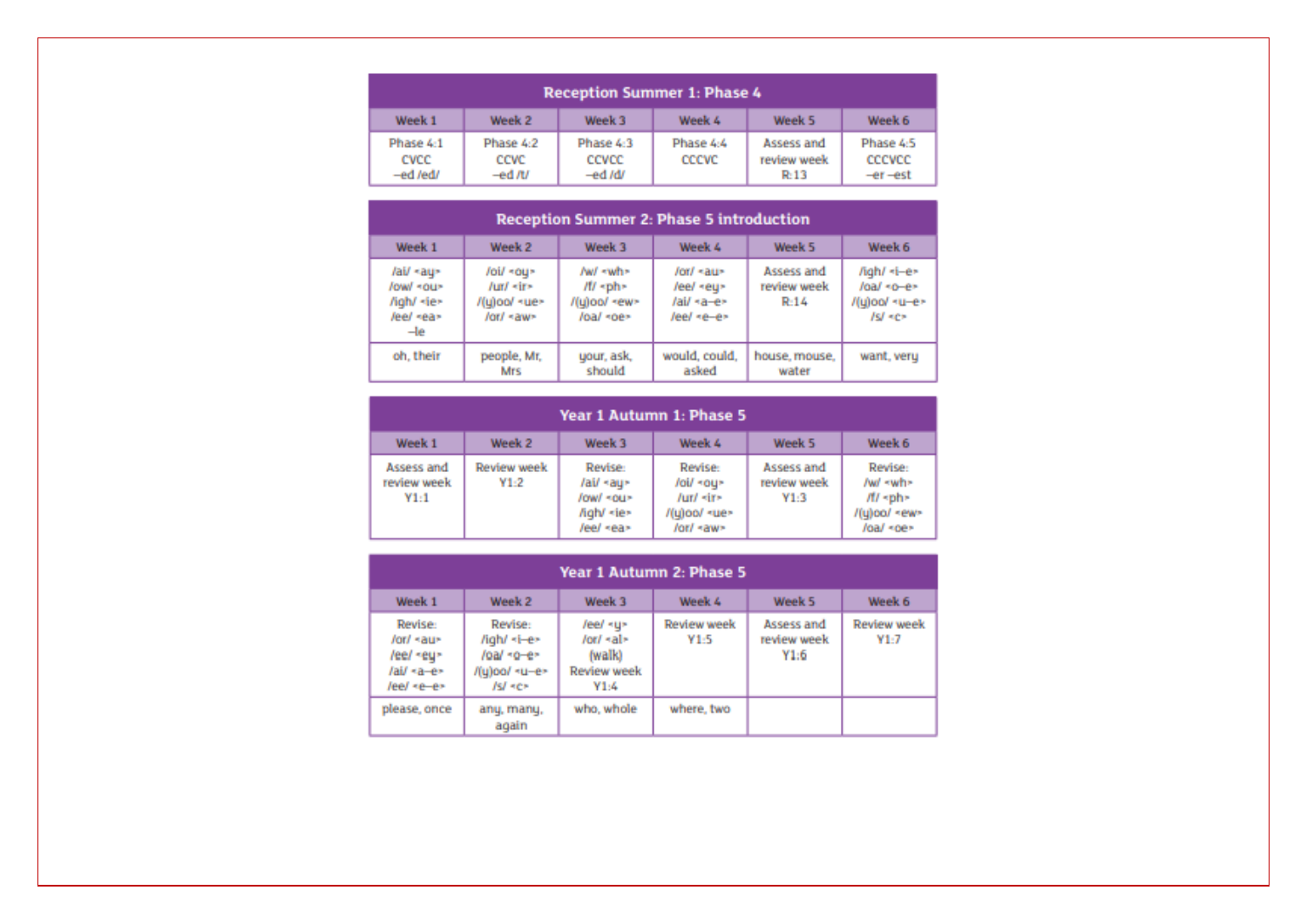|                            | Year 1 Spring 1: Phase 5                                                                                                                                                                                    |                                                                                                                                                                                                        |                                                                                                                                                                                                                                                   |                                   |                                                                                                                               |
|----------------------------|-------------------------------------------------------------------------------------------------------------------------------------------------------------------------------------------------------------|--------------------------------------------------------------------------------------------------------------------------------------------------------------------------------------------------------|---------------------------------------------------------------------------------------------------------------------------------------------------------------------------------------------------------------------------------------------------|-----------------------------------|-------------------------------------------------------------------------------------------------------------------------------|
| Week 1                     | Week 2                                                                                                                                                                                                      | Week 3                                                                                                                                                                                                 | Week 4                                                                                                                                                                                                                                            | Week 5                            | Week 6                                                                                                                        |
| <b>Review week</b><br>Y1:8 | /ai/ <a><br/>(acom)<br/>/ai/ «eu»<br/>(they)<br/>/ai/ «ea»<br/>(great)<br/>/ai/ «eigh»<br/>(weight)<br/>far/ <a><br/>(father)<br/>/ee/ <e> (he)<br/>/igh/ <i> (find)<br/>/igh/ <u> (bu)</u></i></e></a></a> | $load \le 0$ (go)<br>/o/ <a> (was)<br/>ru&gt; lool<br/>(push)<br/>/u/+/oo/ -u&gt;<br/>(music)<br/><math>/c/</math> «<math>ch</math>»<br/>(school)<br/>/sh/ «ch»<br/>(chef)<br/>lel «ea»<br/>(head)</a> | /ur/ <or><br/>(world)<br/>/ur/ <ear><br/>(learn)<br/><math>1001</math> *0U*<br/>(soup)<br/>/oa/ <ou><br/>(shoulder)<br/>leel sie»<br/>(brief)<br/>/v/ <ve> (have)<br/><math>I</math>i/ <math>\triangleleft</math>u&gt; (qum)</ve></ou></ear></or> | Assess and<br>review week<br>Y1:9 | /air/ <are><br/>(care)<br/>/air/ <ere><br/>(there)<br/>/air/ <ear><br/>(pear)<br/>/ch/ -tch&gt;<br/>(catch)</ear></ere></are> |
|                            |                                                                                                                                                                                                             | here, sugar,<br>friend                                                                                                                                                                                 | because                                                                                                                                                                                                                                           |                                   |                                                                                                                               |

| Year 1 Spring 2: Phase 5                              |                                                                                                                               |                                                                                                                                                                                                             |                                                                                                                                                                                                        |                                    |                                                                                                                                                                                                                                                                            |
|-------------------------------------------------------|-------------------------------------------------------------------------------------------------------------------------------|-------------------------------------------------------------------------------------------------------------------------------------------------------------------------------------------------------------|--------------------------------------------------------------------------------------------------------------------------------------------------------------------------------------------------------|------------------------------------|----------------------------------------------------------------------------------------------------------------------------------------------------------------------------------------------------------------------------------------------------------------------------|
| Week 1                                                | Week 2                                                                                                                        | Week 3                                                                                                                                                                                                      | Week 4                                                                                                                                                                                                 | Week 5                             | Week 6                                                                                                                                                                                                                                                                     |
| $Iul$ sos<br>(brother)<br><b>Review week</b><br>Y1:10 | $f$ j/ $\triangleleft$ $\circ$ (qem)<br>/j/ -qe>(fringe)<br>$I$ i $I$ <dge><br/>(bridge)<br/>/s/ <st><br/>(listen)</st></dge> | Isl «ce»<br>(fence)<br>/s/ «se»<br>(house)<br>$ln/$ <gn> (sign)<br/><math>/m/</math> <math>\leq</math> km<math>\geq</math><br/>(knee)<br/>/r/ <wr> (wrap)<br/><math>/m/</math> -mb&gt;<br/>(lamb)</wr></gn> | $121$ <se><br/>(cheese)<br/><math>121 - 2e</math><br/>(freeze)<br/>/ear/ <eer><br/>(cheer)<br/>learl sere&gt;<br/>(here)<br/>/sh/ «ti»<br/>(patient)<br/>/sh/ <ti> -tion<br/>(station)</ti></eer></se> | Assess and<br>review week<br>Y1:11 | /ar/ <al> (half)<br/>/or/ <augh><br/>(caught)<br/>/sh/ <ssi><br/>(session)<br/>Izh/ds<br/>(vision)<br/>/sh/ «ti»<br/><math>-tious</math><br/>(scrumptious)<br/><math>IshV</math> «<math>ci</math>»<br/>(delicious)<br/><math>-0</math>us.<br/>-ion, -ian</ssi></augh></al> |

| Year 1 Summer 1, Summer 2 : all phases                                                                               |        |        |        |        |        |
|----------------------------------------------------------------------------------------------------------------------|--------|--------|--------|--------|--------|
| Week 1                                                                                                               | Week 2 | Week 3 | Week 4 | Week 5 | Week 6 |
| Review all previously taught GPCs for reading and spelling, and teach further rarely-used GPCs<br>(see Appendix ii). |        |        |        |        |        |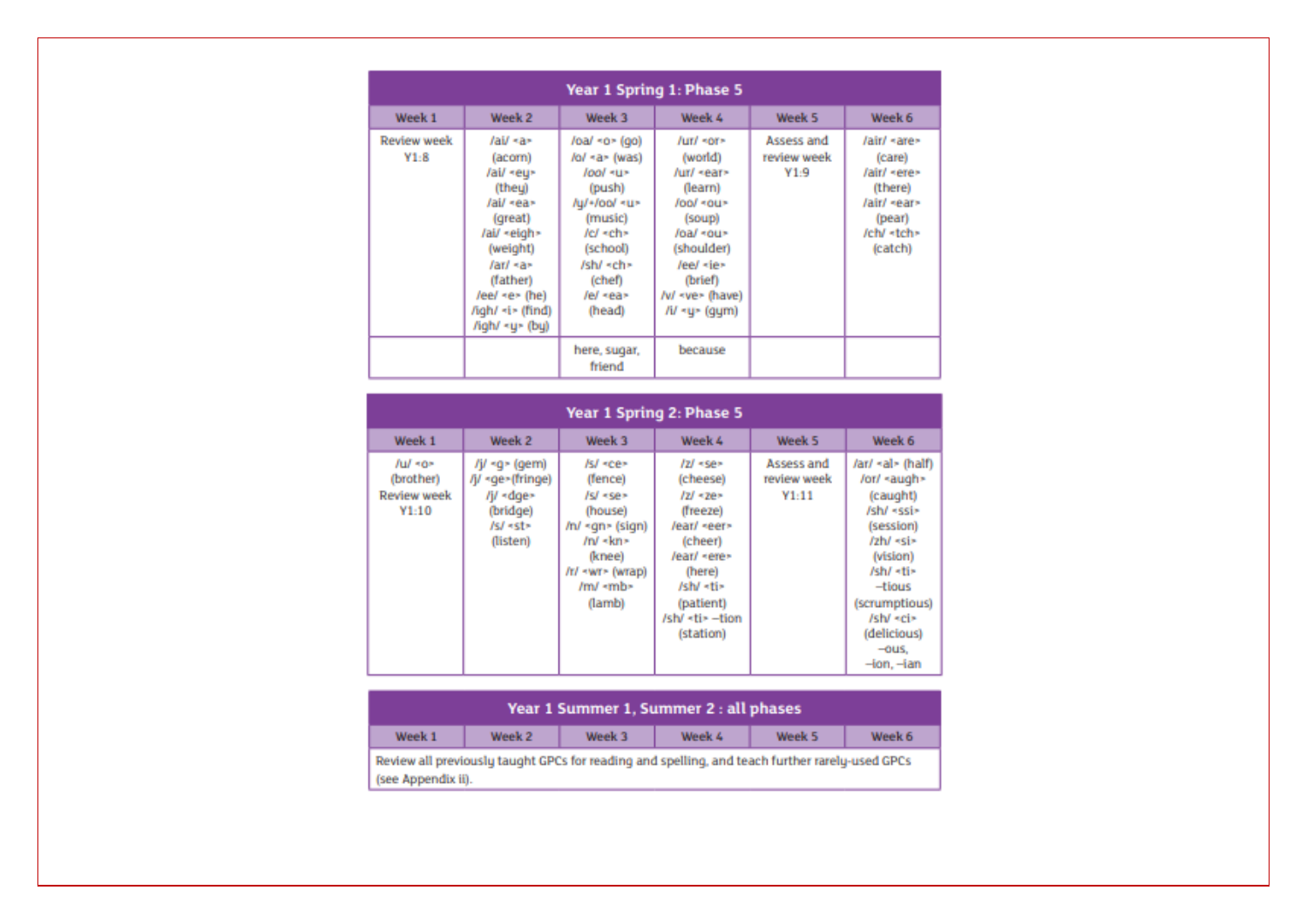# **Year 3 Teaching Overview**

|                | Term 1                                                                 | Term <sub>2</sub>                                                                                                                                                                     | Term <sub>3</sub>                                                                                                                                                     |
|----------------|------------------------------------------------------------------------|---------------------------------------------------------------------------------------------------------------------------------------------------------------------------------------|-----------------------------------------------------------------------------------------------------------------------------------------------------------------------|
| $\mathbf{1}$   | Rule: Words with<br>the long /ay/ sound<br>spelt with 'ei'             | Rule: Short /i/ sound<br>spelt with a 'y'                                                                                                                                             | Rule: All these words<br>end in 'ary'.                                                                                                                                |
| $\overline{2}$ | Rule: Words with<br>the long /ay/ sound<br>spelt with 'ey'             | Rule: Adding suffixes<br>beginning with a<br>vowel (er/ed/en/ing)<br>to words with more<br>than one syllable<br>(unstressed last<br>syllable) DO NOT<br>double the final<br>consonant | Rule: Words contain a<br>short /u/ sound spelled<br>with the letter 'o'. (With<br>the exception of the<br>word, 'woman' which<br>has the /oo/ sound as in<br>'book'). |
| $\overline{3}$ | Rule: Words with<br>the long /ay/ sound<br>spelt with 'ai'<br>Straight | Rule: Adding suffixes<br>beginning with a<br>vowel (er/ed/en/ing)<br>to words with more<br>than one syllable<br>(stressed last syllable)<br>double the final<br>consonant             | Rule: Words contain a<br>short /u/ sound spelled<br>with the letters 'ou'.<br>enough                                                                                  |
| 4              | Rule: Words with<br>/ur/ sound spelt<br>with 'ear'                     | Rule: To use the prefix<br>mis-to create a<br>negative verb<br>misspell                                                                                                               | Rule: Word families<br>based on common<br>words, showing how<br>words are related in<br>form and meaning                                                              |
| 5              | Rule: Homophones<br>and near<br>homophones                             | Rule: To use the prefix<br>dis-to create a<br>negative meaning                                                                                                                        | Rule: Word families<br>based on common<br>words, showing how                                                                                                          |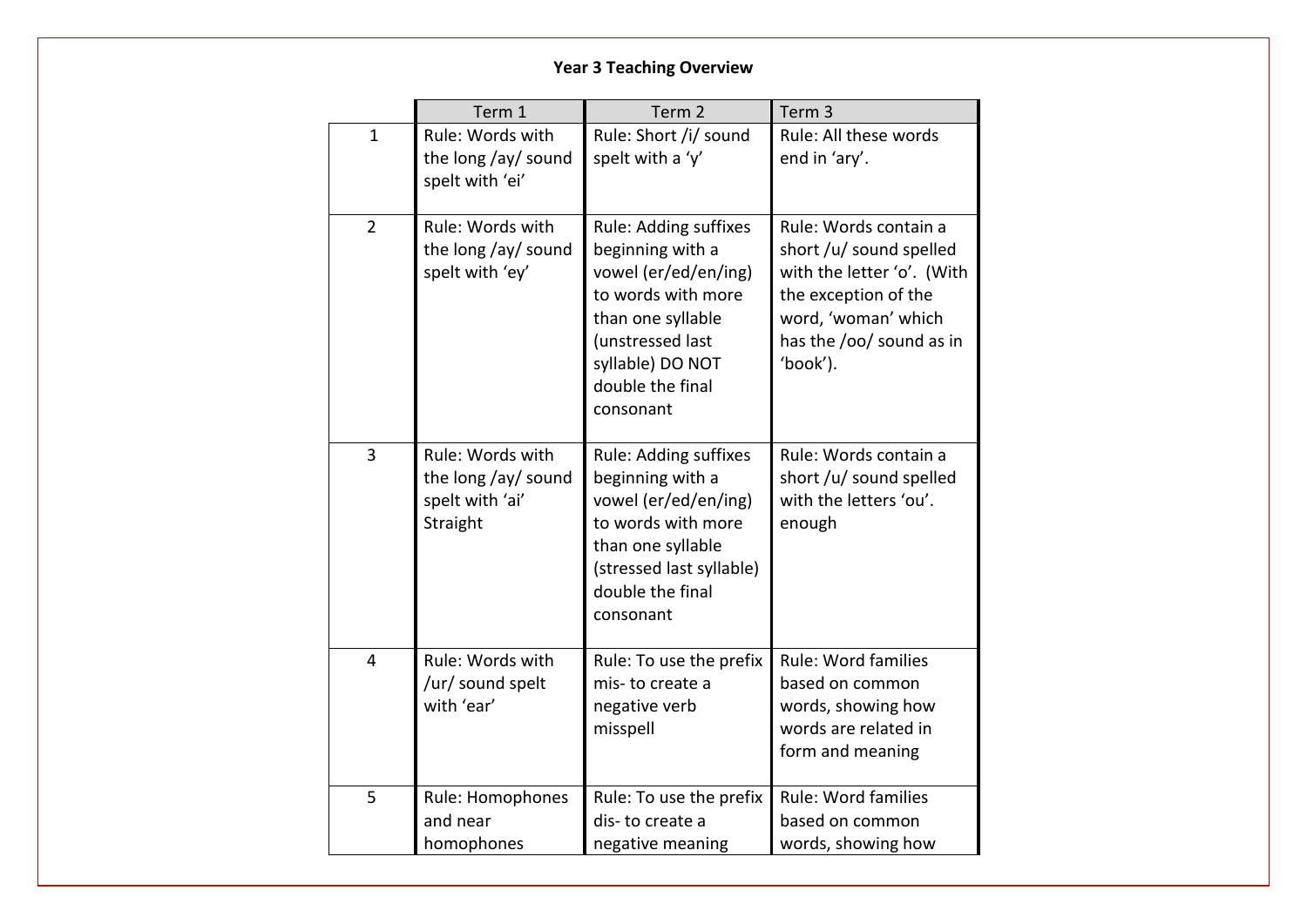|                |                                                                                                                       | <b>Dislike</b>                                                                             | words are related in<br>form and meaning<br>(another two word<br>families)                                                                        |
|----------------|-----------------------------------------------------------------------------------------------------------------------|--------------------------------------------------------------------------------------------|---------------------------------------------------------------------------------------------------------------------------------------------------|
| 6              | Rule: Homophones<br>and near<br>homophones                                                                            | Rule: To use the<br>letters 'ch' to create<br>the /ck/ sound<br>scheme                     | <b>Rule: Word families</b><br>based on common<br>words, showing how<br>words are related in<br>form and meaning<br>(another two word<br>families) |
| $\overline{7}$ | <b>Rule: Creating</b><br>adverbs using the<br>suffix -ly (no<br>change to root<br>word)                               | Rule: Homophones<br>and near<br>homophones                                                 | Rule: Words ending in<br>the suffix -al<br>natural                                                                                                |
| 8              | <b>Rule: Creating</b><br>adverbs using the<br>suffix -ly (root<br>word ends in 'y'<br>with more than one<br>syllable) | Rule: Homophones<br>and near<br>homophones                                                 | Rule: Words ending with<br>an /zhuh/ sound spelt<br>'sure'                                                                                        |
| 9              | <b>Rule: Creating</b><br>adverbs using the<br>suffix-ly (root<br>word ends in 'le')                                   | Rule: To add prefix of<br>bi- or prefix of re-                                             | Rule: Words ending with<br>an /chuh/ sound spelt<br>'ture'                                                                                        |
| 10             | <b>Rule: Creating</b><br>adverbs using the<br>suffix-ly (root<br>word ends in 'ic' or<br>$^{\prime}$ al')             | Rule: Words ending<br>$in/g/$ sound spelt as<br>'gue' and the /k/<br>sound spelt as 'que'. | Rule: Words ending with<br>an /cher/ sound spelt<br>'ture'                                                                                        |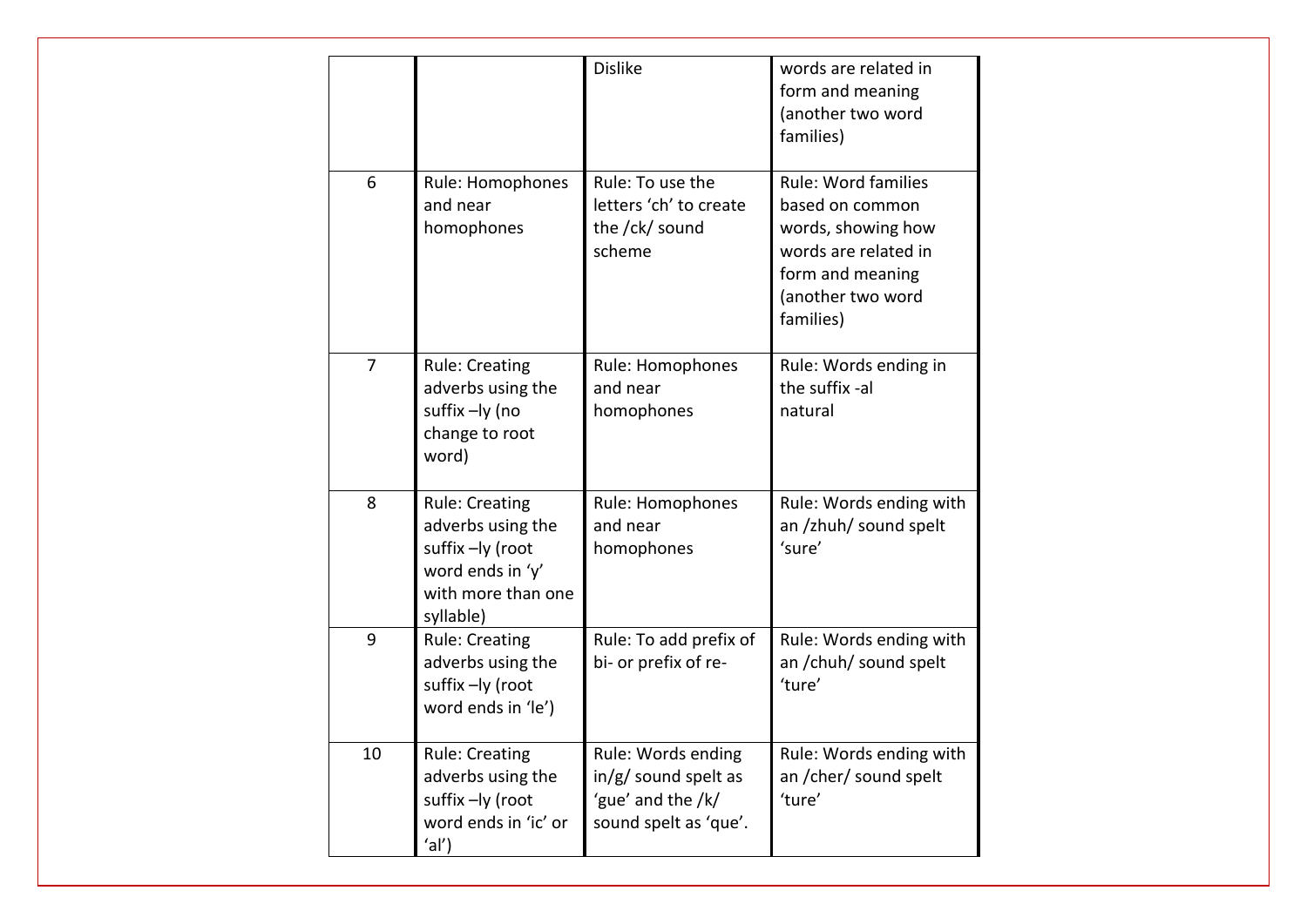| 11 | <b>Rule: Creating</b><br>adverbs using the<br>suffix $-1y$<br>(exceptions to the<br>rules) | Rule: Words with a<br>/sh/ sound spelled<br>with the letters 'ch'.                                            | <b>Rule: Silent letters</b><br>revision |
|----|--------------------------------------------------------------------------------------------|---------------------------------------------------------------------------------------------------------------|-----------------------------------------|
| 12 | <b>Rule: Statutory</b><br>$spellings -$<br>Challenge words                                 | There is no rule to<br>these words, they<br>form part of our<br>statutory spelling list<br>for Years 3 and 4. | <b>Rule: Silent letters</b><br>revision |

## **Year 4 Teaching Overview**

|                | Term 1                                                                         | Term 2                                              | Term <sub>3</sub>                                                |
|----------------|--------------------------------------------------------------------------------|-----------------------------------------------------|------------------------------------------------------------------|
| $\mathbf{1}$   | Words with /aw/<br>spelt with augh and<br>au                                   | Homophones<br>&<br>Near<br>Homophones               | Adding the prefix<br>inter- (meaning<br>'between' or<br>'among') |
| $\overline{2}$ | Adding the prefix<br>in- (meaning<br>'not' or 'into')                          | Homophones<br>& Near<br>Homophones                  | Adding the<br>prefix anti-<br>(meaning<br>'against')             |
| 3              | Adding the<br>prefix im-<br>(before a root<br>word staring<br>with 'm' or 'p') | Nouns ending in<br>the suffix -ation<br>information | Adding the<br>prefix auto-<br>(meaning 'self' or 'own')          |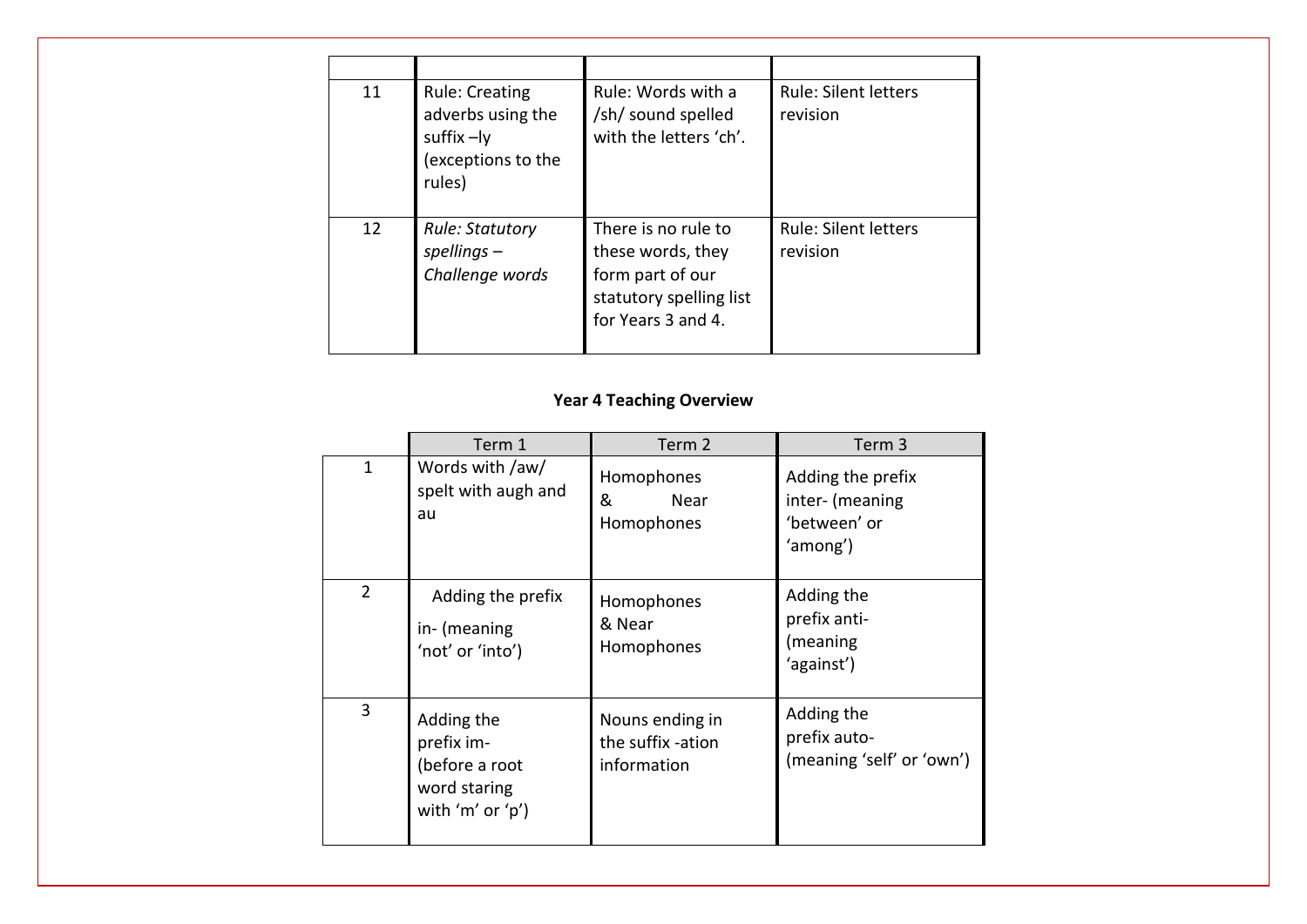| 4              | Adding the<br>prefix il-<br>(before a root<br>word staring<br>with 'l') and<br>the prefix ir-<br>(before a root<br>word staring<br>with 'r') | Nouns ending in<br>the suffix -ation                                                                         | Adding the prefix<br>ex- (meaning<br>'out')           |
|----------------|----------------------------------------------------------------------------------------------------------------------------------------------|--------------------------------------------------------------------------------------------------------------|-------------------------------------------------------|
| 5              | Homophones<br>& near<br>homophones                                                                                                           | Adding the<br>prefix sub-<br>(meaning<br>'under') and<br>adding the<br>prefix super-<br>(meaning<br>'above') | Adding the prefix<br>non- (meaning<br>'not')          |
| 6              | Words with<br>/shun/<br>endings spelt<br>with 'sion' (if<br>root word<br>ends in 'se',<br>'de' or 'd')                                       | Plural<br>Possessive<br>Apostrophes<br>with plural<br>words                                                  | Words ending in<br>$-ar/ -er$                         |
| $\overline{7}$ | Words with a<br>/shuhn/ sound,<br>spelt with 'sion'<br>(if root word<br>ends in 'se', 'de'<br>or $'d'$ )                                     | Words with<br>the /s/ sound<br>spelt with 'sc'                                                               | Adding the suffix -ous<br>(No change to root<br>word) |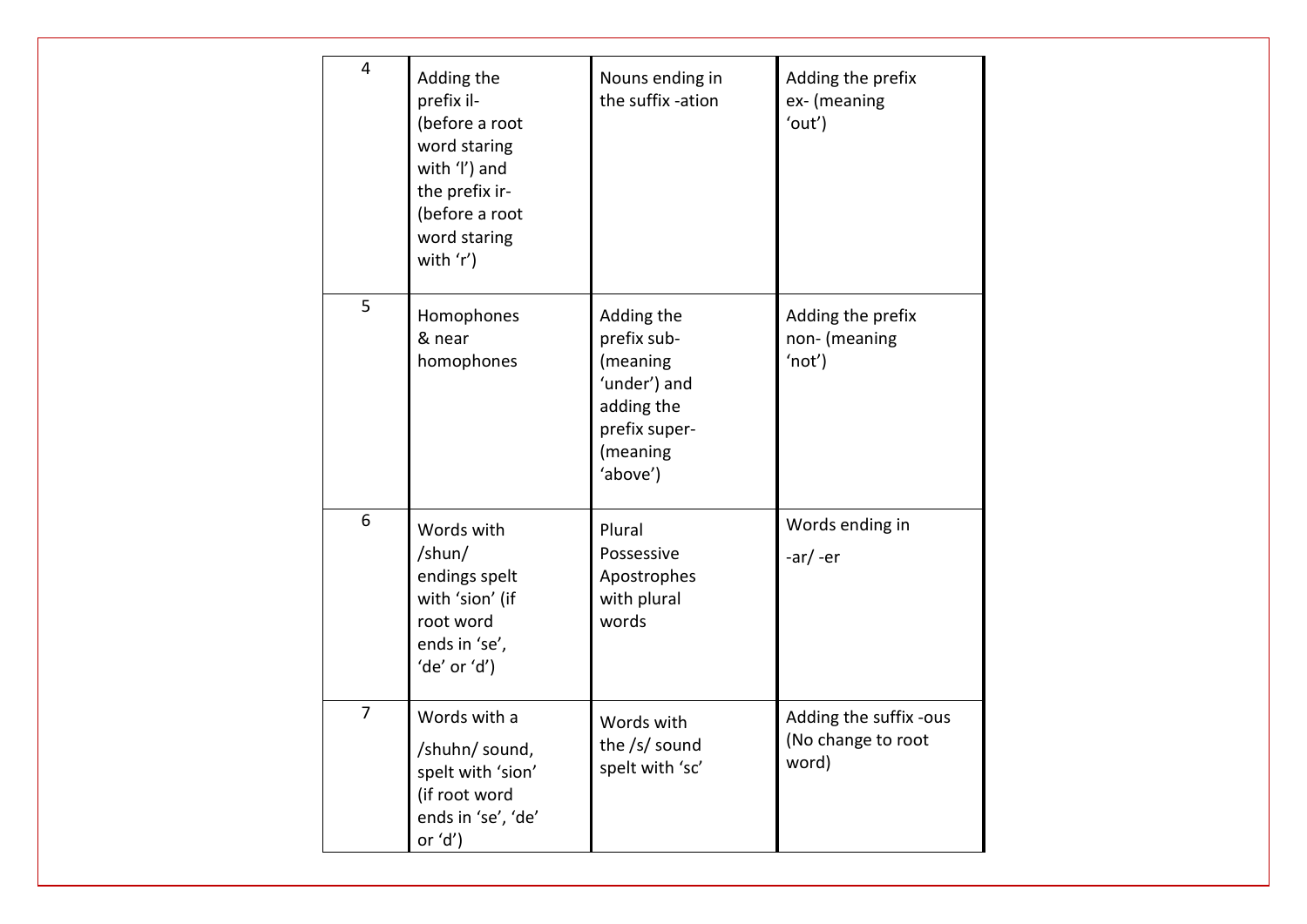| 8  | Words with a<br>/shuhn/ sound, spelt<br>with 'ssion' (if root<br>word ends in 'ss' or<br>'mit')                            | Words with a<br>'soft c' spelt<br>with 'ce'                                                                  | Adding the suffix<br>-ous (No definitive<br>root word)                                                   |
|----|----------------------------------------------------------------------------------------------------------------------------|--------------------------------------------------------------------------------------------------------------|----------------------------------------------------------------------------------------------------------|
| 9  | Words with a /<br>shuhn/ sound, spelt<br>with 'tion' (if root<br>word ends in 'te' or<br>'t' / or has no<br>definite root) | Words with a<br>'soft c' spelt<br>with 'ci'                                                                  | Adding the suffix -ous<br>(Words ending in 'y'<br>become 'i' and words<br>ending in 'our' become<br>'or' |
| 10 | Words with a<br>/shuhn/ sound, spelt<br>with 'cian' (if root<br>word ends in 'c' or<br>(c <sub>S</sub> )                   | <b>Word families</b><br>based on common<br>words, showing<br>how words are<br>related in form and<br>meaning | Adding the suffix<br>-ous (Words ending<br>in 'e' drop the 'e'<br>but not 'ge')                          |
| 11 | Words with 'ough'<br>to make a long<br>/o/, /oo/ or /or/                                                                   | <b>Word families</b><br>based on common<br>words, showing<br>how words are<br>related in form<br>and meaning | Adverbials of<br>frequency and<br>possibility                                                            |
| 12 | Statutory<br>Spellings<br>Challenge<br>Words                                                                               | Statutory<br>Spellings<br>Challenge<br>Words                                                                 | Adverbials of<br>manner                                                                                  |

**Year 5 Teaching Overview**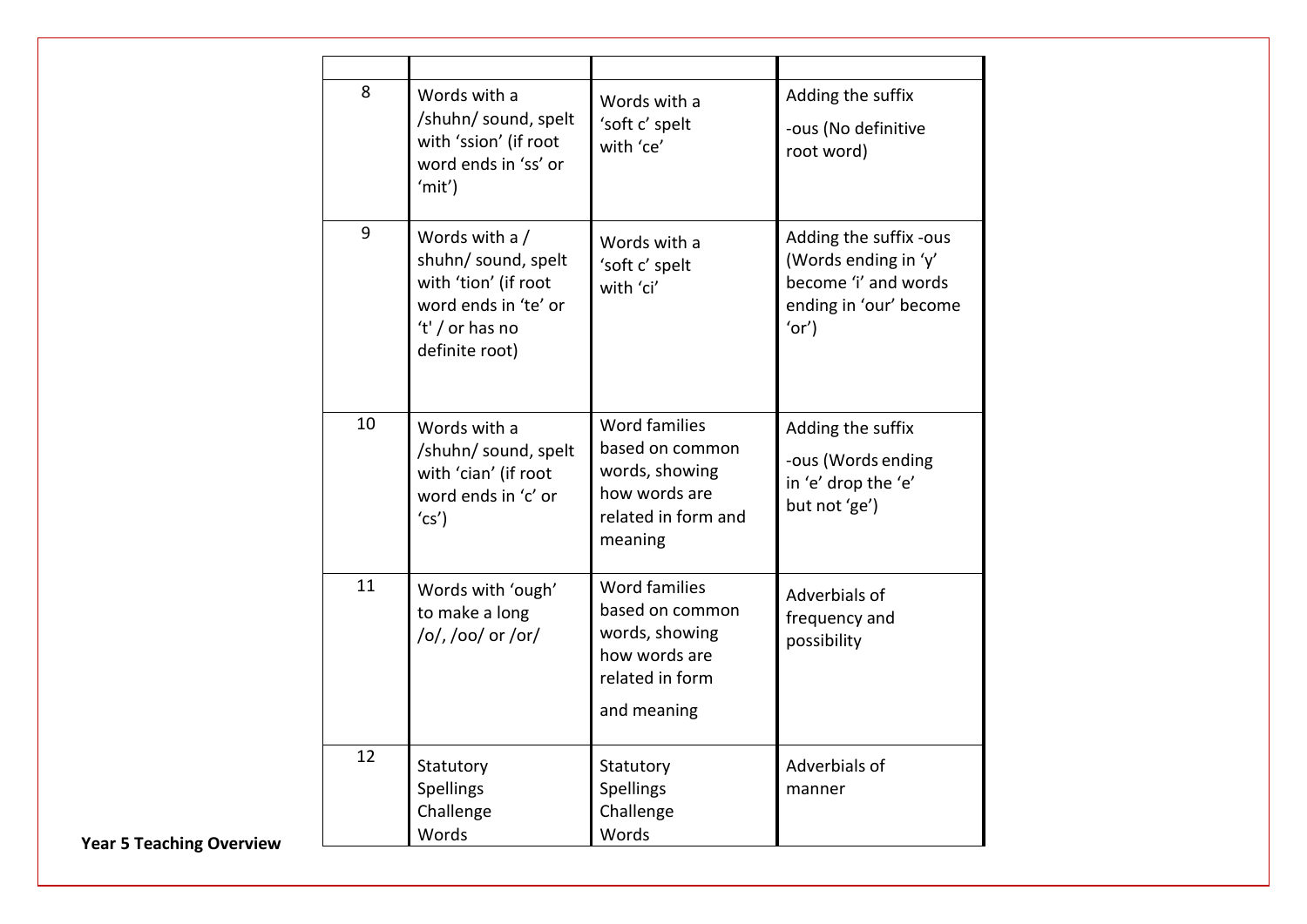|                | Term 1                                                                            | Term 2                                                             | Term <sub>3</sub>                                              |
|----------------|-----------------------------------------------------------------------------------|--------------------------------------------------------------------|----------------------------------------------------------------|
| $\mathbf{1}$   | Words with<br>endings that<br>sound like<br>/shuhs/ spelt with<br>-cious          | Creating nouns using -<br>ity suffix                               | Words containing the<br>letter string 'ough'                   |
| $\overline{2}$ | Words with<br>endings that<br>sound like<br>/shuhs/ spelt with<br>-tious or -ious | Creating nouns using -<br>ness suffix                              | Words containing the<br>letter string 'ough'                   |
| 3              | Words with the<br>short vowel sound<br>/i/ spelt with y                           | Creating nouns using -<br>ship suffix                              | Adverbials of time                                             |
| $\overline{4}$ | Words with the<br>long vowel sound<br>/i/ spelt with y                            | Homophones & Near<br>Homophones                                    | Adverbials of place                                            |
| 5              | Homophones &<br>near homophones                                                   | Homophones & Near<br>Homophones                                    | Words with an<br>/ear/ sound spelt 'ere'                       |
| 6              | Homophones &<br>near homophones                                                   | Homophones & Near<br>Homophones                                    | <b>Statutory Spelling</b><br>Challenge Words                   |
| 7              | Words with 'silent'<br>letters                                                    | Words with an /or/<br>sound spelt 'or'                             | Unstressed vowels in<br>polysyllabic words                     |
| 8              | Words with 'silent'<br>letters                                                    | Words with /or/<br>sound spelt 'au'                                | Adding verb prefixes de-<br>and re-                            |
| 9              | Modal verbs                                                                       | Convert nouns or<br>adjectives into verbs<br>using the suffix -ate | Adding verb prefix over-                                       |
| 10             | Words ending in<br>'ment'                                                         | Convert nouns or<br>adjectives into verbs<br>using the suffix -ise | Convert nouns or verbs<br>into adjectives using<br>suffix -ful |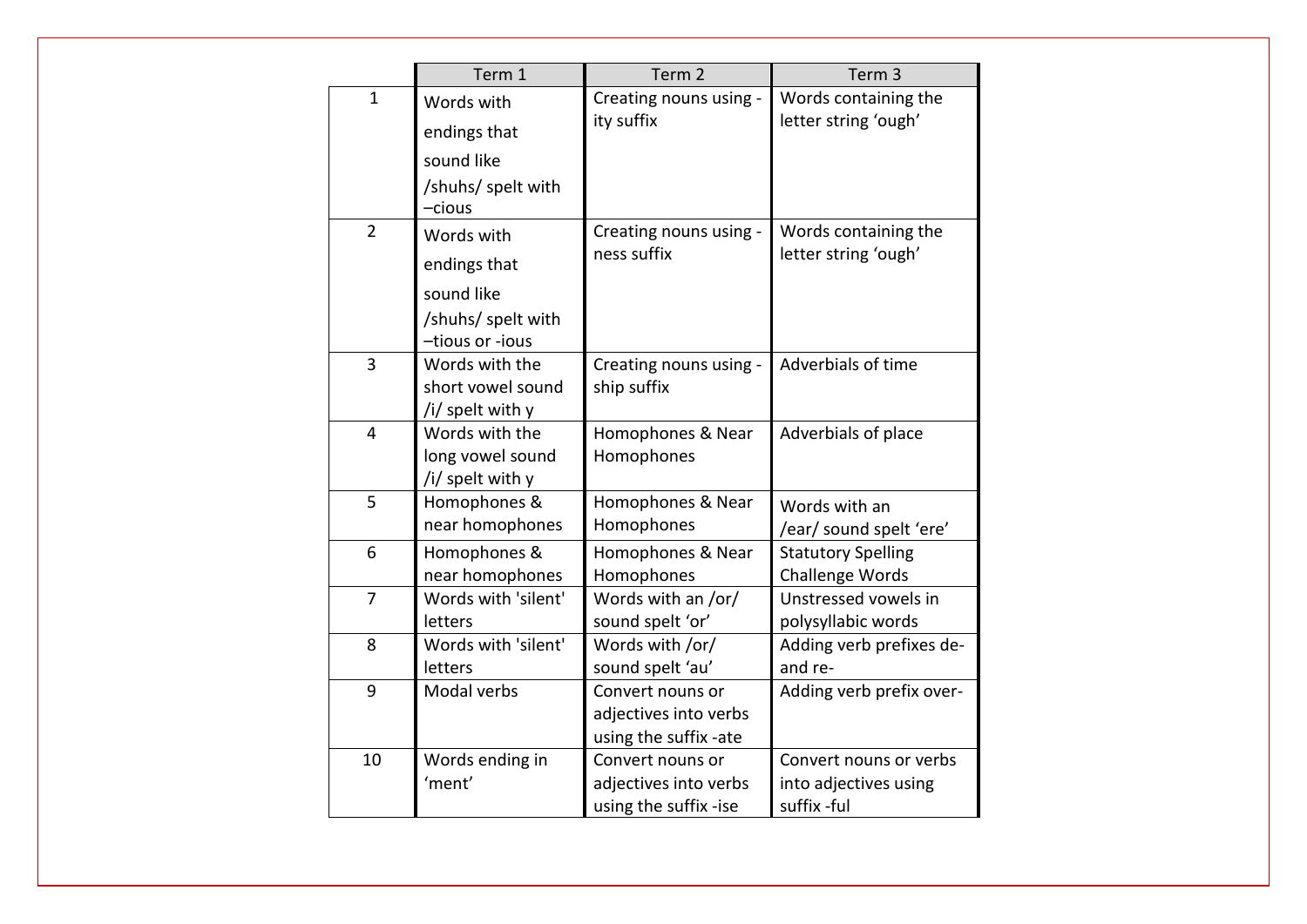| 11 | Adverbs of                | Convert nouns or      | Convert nouns or verbs |
|----|---------------------------|-----------------------|------------------------|
|    | possibility and           | adjectives into verbs | into adjectives using  |
|    | frequency                 | using the suffix -ify | suffix -ive            |
| 12 | <b>Statutory Spelling</b> | Convert nouns or      | Convert nouns or verbs |
|    | Challenge Words           | adjectives into verbs | into adjectives using  |
|    |                           | using the suffix -en  | suffix-al              |

## **Year 6 Teaching Overview**

|                | Term 1                                                                       | Term <sub>2</sub>                                                               | Term <sub>3</sub>                    |
|----------------|------------------------------------------------------------------------------|---------------------------------------------------------------------------------|--------------------------------------|
| $\mathbf{1}$   | <b>Ambitious</b>                                                             | Adding suffixes                                                                 | Word families based on               |
|                | <b>Synonyms:</b>                                                             | beginning with vowel                                                            | common words, showing                |
|                | <b>Adjectives</b>                                                            | letters to words                                                                | how words are related in             |
|                |                                                                              | ending in - fer                                                                 | form and meaning                     |
| $\overline{2}$ | <b>Homophones &amp;</b>                                                      | Words with a long/e/                                                            | Words that can be nouns              |
|                | <b>Near Homophones:</b>                                                      | sound spelt 'ie' or 'ei'                                                        | and verbs                            |
|                | Nouns that end in -                                                          | after c (and                                                                    |                                      |
|                | ce/-cy and verbs                                                             | exceptions)                                                                     |                                      |
|                | that end in -se/-sy                                                          |                                                                                 |                                      |
|                |                                                                              |                                                                                 |                                      |
| 3              | <b>Adjectives ending</b><br>in -ant into nouns<br>ending in -ance/ -<br>ancy | Words with a long/e/<br>sound spelt 'ie' or 'ei'<br>after c (and<br>exceptions) | Words that can be nouns<br>and verbs |
| $\overline{4}$ | <b>Adjectives ending</b>                                                     | Word families based                                                             | Words with a long /o.                |
|                | in -ent into nouns                                                           | on common words,                                                                | sound spelt 'ou' or 'ow'             |
|                | ending in -ence/ -                                                           | showing how words                                                               |                                      |
|                | ency                                                                         | are related in form                                                             |                                      |
|                |                                                                              | and meaning                                                                     |                                      |
| 5              | Hyphens: To join a                                                           | Word families based                                                             | Words ending in -ible                |
|                | prefix ending in a                                                           | on common words,                                                                |                                      |
|                | vowel to a root                                                              | showing how words                                                               |                                      |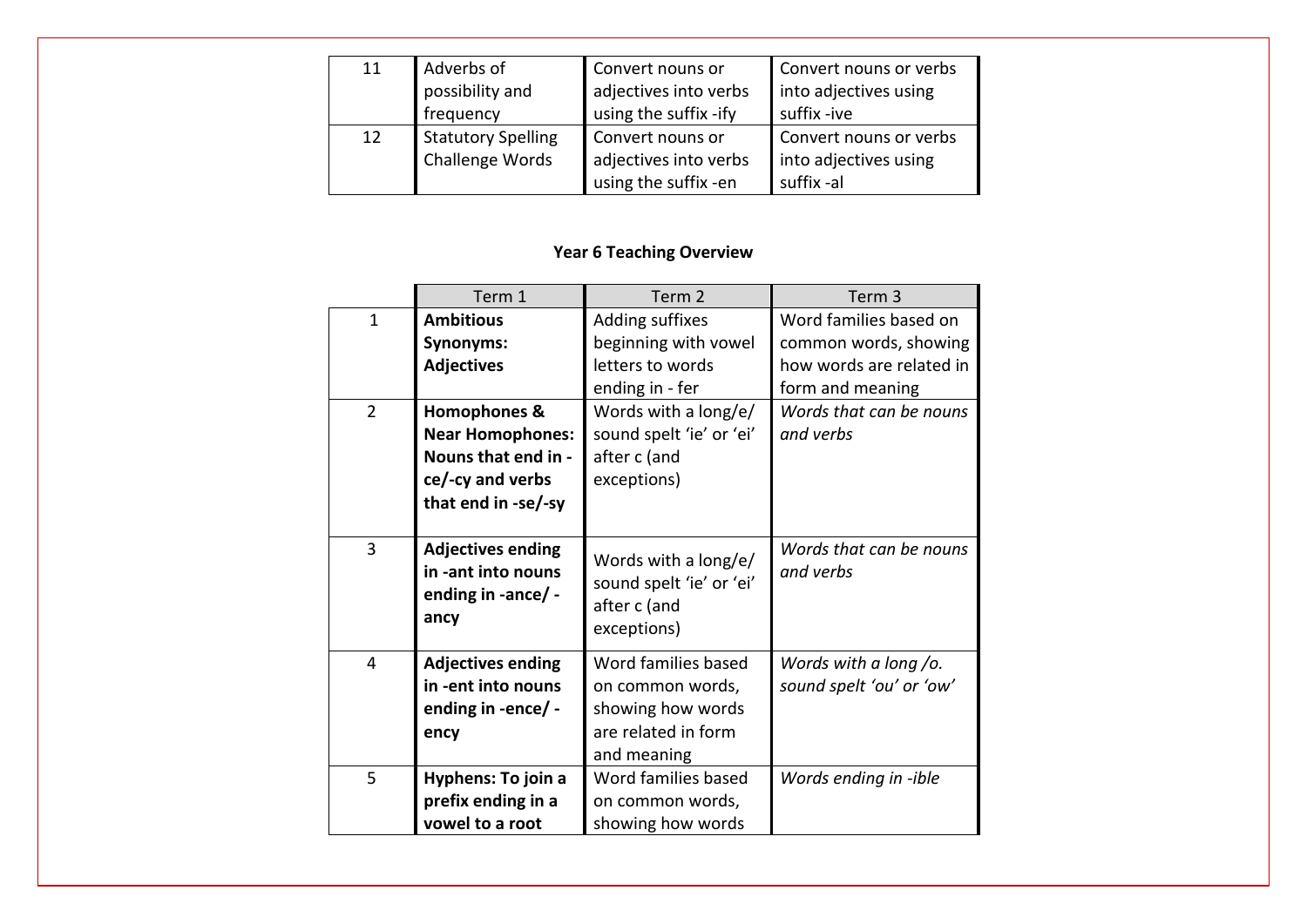|                | word beginning<br>with a vowel.                                                                              | are related in form<br>and meaning                                                                 |                       |
|----------------|--------------------------------------------------------------------------------------------------------------|----------------------------------------------------------------------------------------------------|-----------------------|
| 6              | <b>Hyphens: To join</b><br>compound<br>adjectives to avoid<br>ambiguity                                      | <b>Statutory spellings</b><br>Challenge words                                                      | Words ending in -ibly |
| $\overline{7}$ | Words ending in -<br>able                                                                                    | Words with endings<br>that sound like 'shuhl'<br>after a vowel letter                              | Synonyms & Antonyms   |
| 8              | Words ending in -<br>able                                                                                    | Words with endings<br>that sound like 'shuhl'<br>after a consonant<br>letter                       | Synonyms & Antonyms   |
| 9              | Words ending in -<br>ably                                                                                    | Words with a 'soft c'<br>spelt/ce/                                                                 | Synonyms & Antonyms   |
| 10             | <b>Word families</b><br>based on common<br>words, showing<br>how words are<br>related in form and<br>meaning | Word families based<br>on common words,<br>showing how words<br>are related in form<br>and meaning | Synonyms & Antonyms   |
| 11             | <b>Word families</b><br>based on common<br>words, showing<br>how words are<br>related in form and<br>meaning | Word families based<br>on common words,<br>showing how words<br>are related in form<br>and meaning | Synonyms & Antonyms   |
| 12             | <b>Creating</b><br>diminutives using                                                                         | Recap & review                                                                                     | Synonyms & Antonyms   |